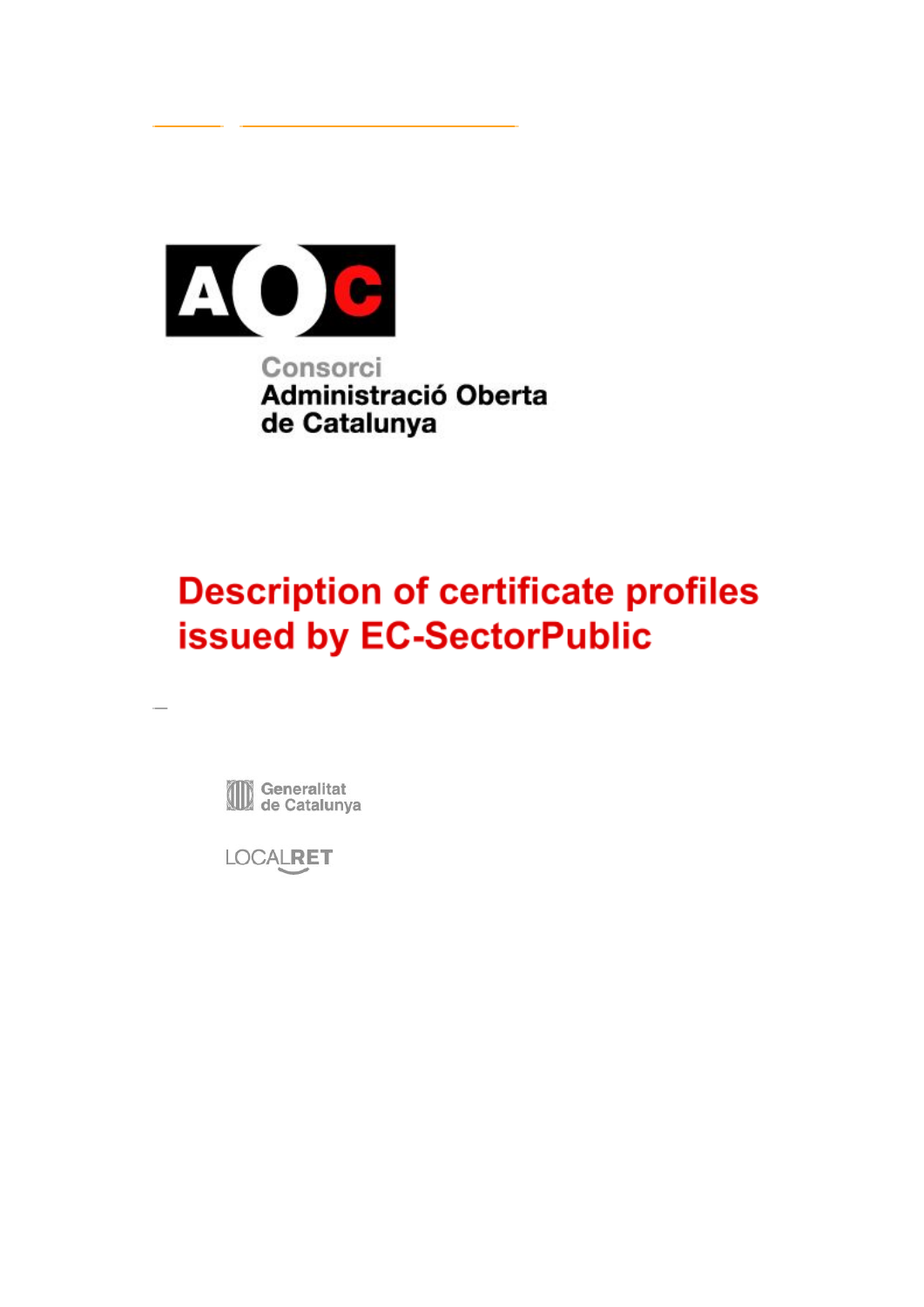

### **Document control**

| <b>Formal status</b>            | <b>Created by:</b>                                                                                                                                                                                                                                                                                    |                                          | <b>Approved by:</b>                             |                               |
|---------------------------------|-------------------------------------------------------------------------------------------------------------------------------------------------------------------------------------------------------------------------------------------------------------------------------------------------------|------------------------------------------|-------------------------------------------------|-------------------------------|
|                                 | <b>Digital Certification</b><br><b>Service</b>                                                                                                                                                                                                                                                        |                                          | <b>Consorci AOC General</b><br><b>Direction</b> |                               |
| <b>Creation date</b>            | 09/05/2018                                                                                                                                                                                                                                                                                            |                                          |                                                 |                               |
| <b>Version control</b>          | <b>Version:</b>                                                                                                                                                                                                                                                                                       | 1.0                                      |                                                 |                               |
|                                 | Date:                                                                                                                                                                                                                                                                                                 | 09/05/2018                               |                                                 |                               |
|                                 | <b>Description:</b>                                                                                                                                                                                                                                                                                   | eIDAS adaptation.<br>CertiCA<br>MINHAP). | adaptation                                      | (DTIC<br>of                   |
| <b>Access level information</b> | <b>Public</b>                                                                                                                                                                                                                                                                                         |                                          |                                                 |                               |
| <b>Títle</b>                    | <b>Description</b><br>of<br><b>EC-SectorPublic</b>                                                                                                                                                                                                                                                    | certificate                              | profiles                                        | <b>issued</b><br>by           |
| <b>Copies control</b>           | Only the versions available on the website of<br>the<br>Consorci<br><b>AOC</b><br>in<br>https://www.aoc.cat/CATCert/Regulacio<br>are<br>guaranteed complete and updated.<br>All hard copy or electronic copies printed or stored in<br>different locations will be considered uncontrolled<br>copies. |                                          |                                                 |                               |
| <b>Rights of authorship</b>     | This work is licensed under a Creative Commons<br>Attribution-NonCommercial-NoDerivs<br>Creative<br>https://creativecommons.org/licenses/by-nc-nd/3.0/es/<br>deed.ca or send a letter to Creative Commons, 171<br>Second Street, Suite 300, San Francisco, California,<br>94105, USA.                 | Commons.<br>To                           | 3.0<br>see<br>a                                 | Spain<br>of<br>copy,<br>visit |

 $\overline{\phantom{a}}$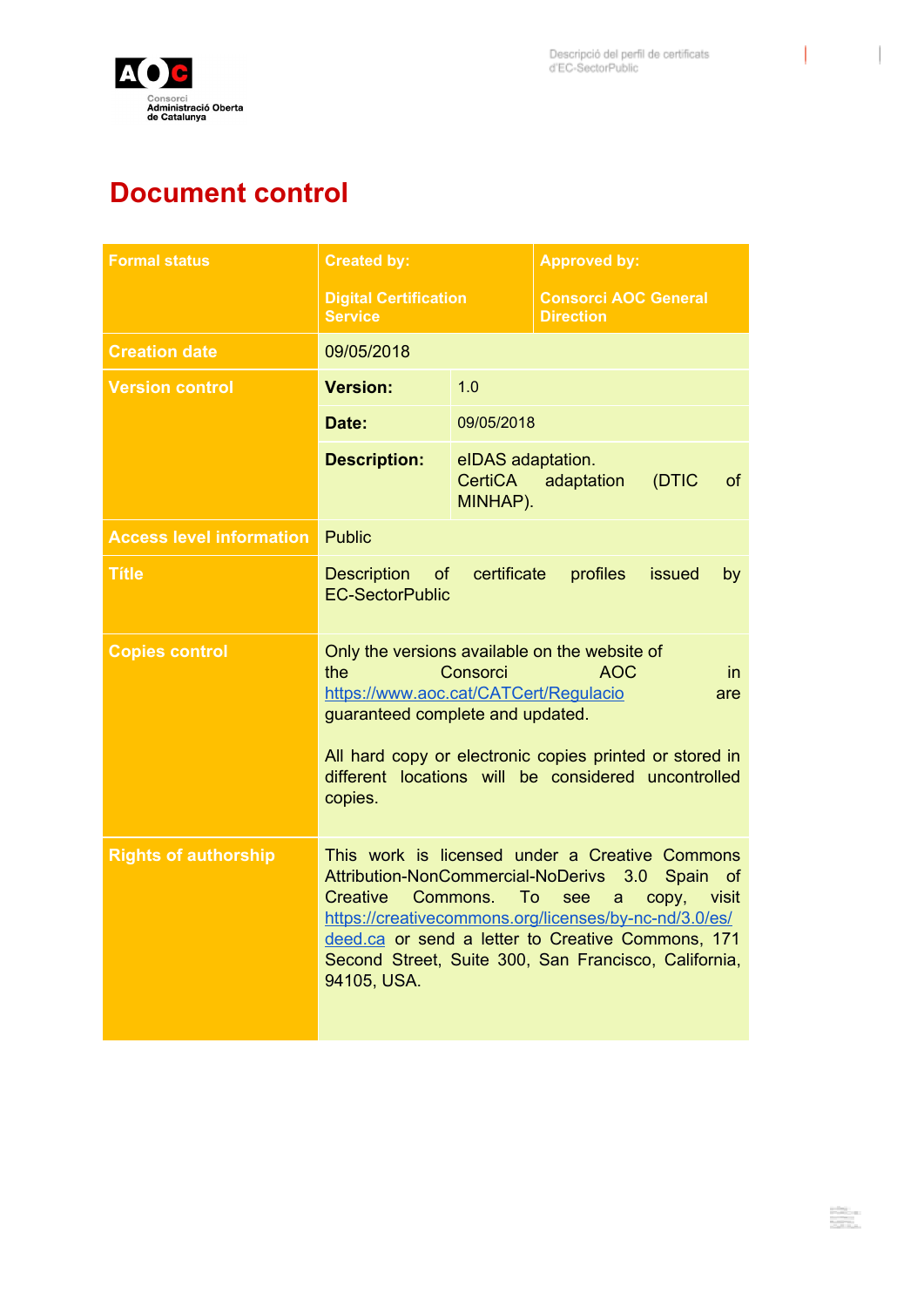| PROFILE OF CDA-1_SGNM CERTIFICATES     | 4              |
|----------------------------------------|----------------|
| Certificate                            | 5              |
| Certificate extensions                 | 6              |
| Mid-level extensions                   | $\overline{7}$ |
| <b>PROFILE OF CDA-1 CERTIFICATES</b>   | 8              |
| Certificate                            | 8              |
| Certificate extensions                 | 8              |
| PROFILE OF CDS-1_SENM CERTIFICATES     | 10             |
| Certificate                            | 10             |
| Certificate extensions                 | 10             |
| <b>PROFILE OF CDS-1 CERTIFICATES</b>   | 12             |
| Certificate                            | 12             |
| Certificate extensions                 | 12             |
| <b>PROFILE OF CDSQ-1 CERTIFICATES</b>  | 14             |
| Certificate                            | 14             |
| Certificate extensions                 | 15             |
| <b>PROFILE OF CPI-1 CERTIFICATES</b>   | 16             |
| Certificate                            | 16             |
| Certificate extensions                 | 17             |
| <b>PROFILE OF CPISA-1 CERTIFICATES</b> | 18             |
| Certificate                            | 18             |
| Extensions                             | 19             |
| <b>PROFILE OF CPISA-2 CERTIFICATES</b> | 21             |
| Certificate                            | 21             |
| Extensions                             | 22             |
| <b>PROFILE OF CPISQ-2 CERTIFICATES</b> | 23             |
| Certificate                            | 23             |
| <b>Extensions</b>                      | 24             |
| <b>PROFILE OF CPPI-1 CERTIFICATES</b>  | 25             |
| Certificate                            | 25             |
| <b>Extensions</b>                      | 26             |
| PROFILE OF CPPSQ-1 CERTIFICATES        | 27             |
| Certificate                            | 27             |
| Extensions                             | 28             |
| PROFILE OF CPRISQ-1 CERTIFICATES       | 29             |
| Certificate                            | 29             |
| Common name                            | 29             |
|                                        |                |

 $\overline{\phantom{0}}$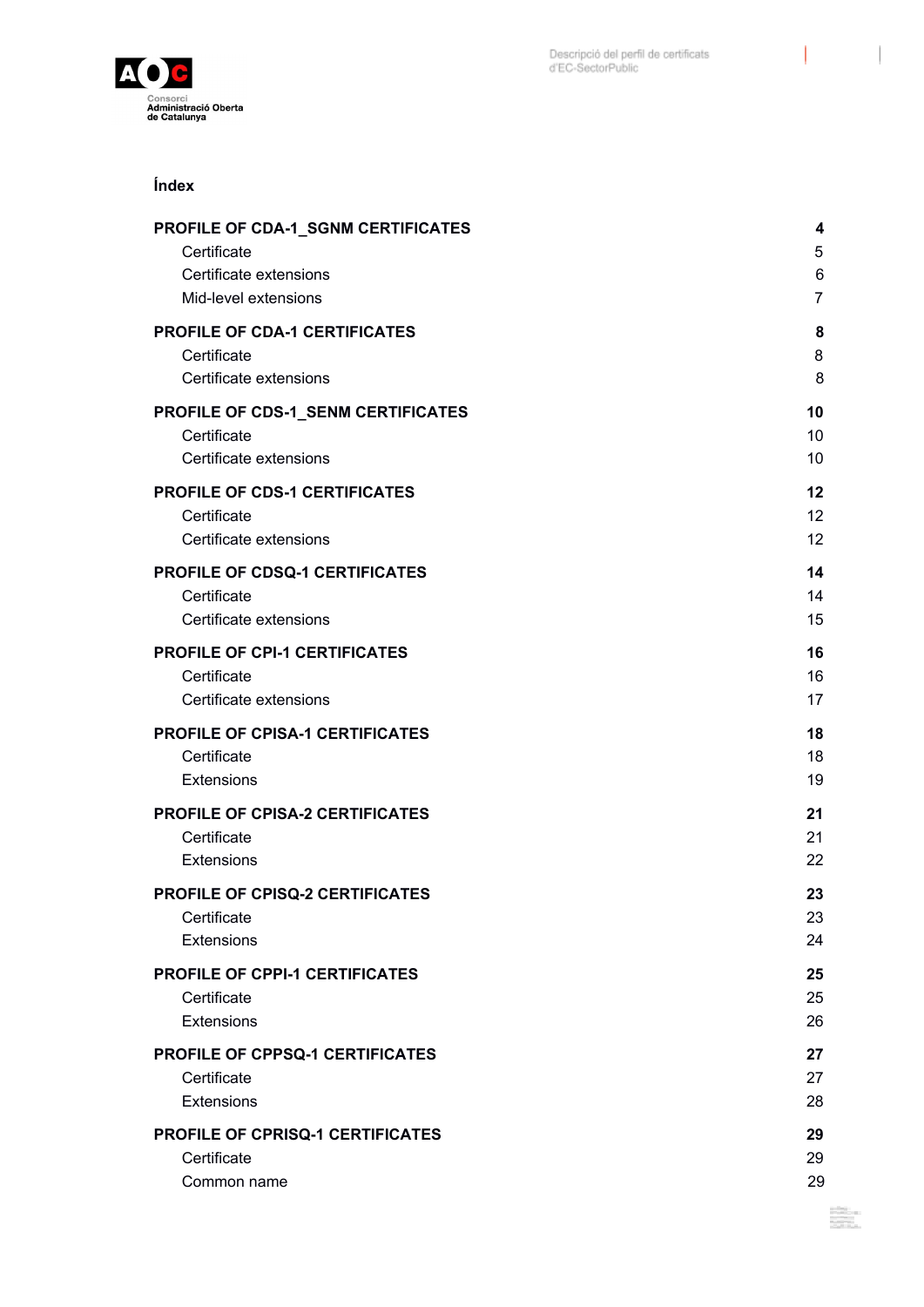$\bigl($ 

 $\blacksquare$ 



<span id="page-3-0"></span>

| extensions                            | 30 |
|---------------------------------------|----|
| <b>PROFILE OF CPSQ-1 CERTIFICATES</b> | 32 |
| Certificate                           | 32 |
| Extensions                            | 33 |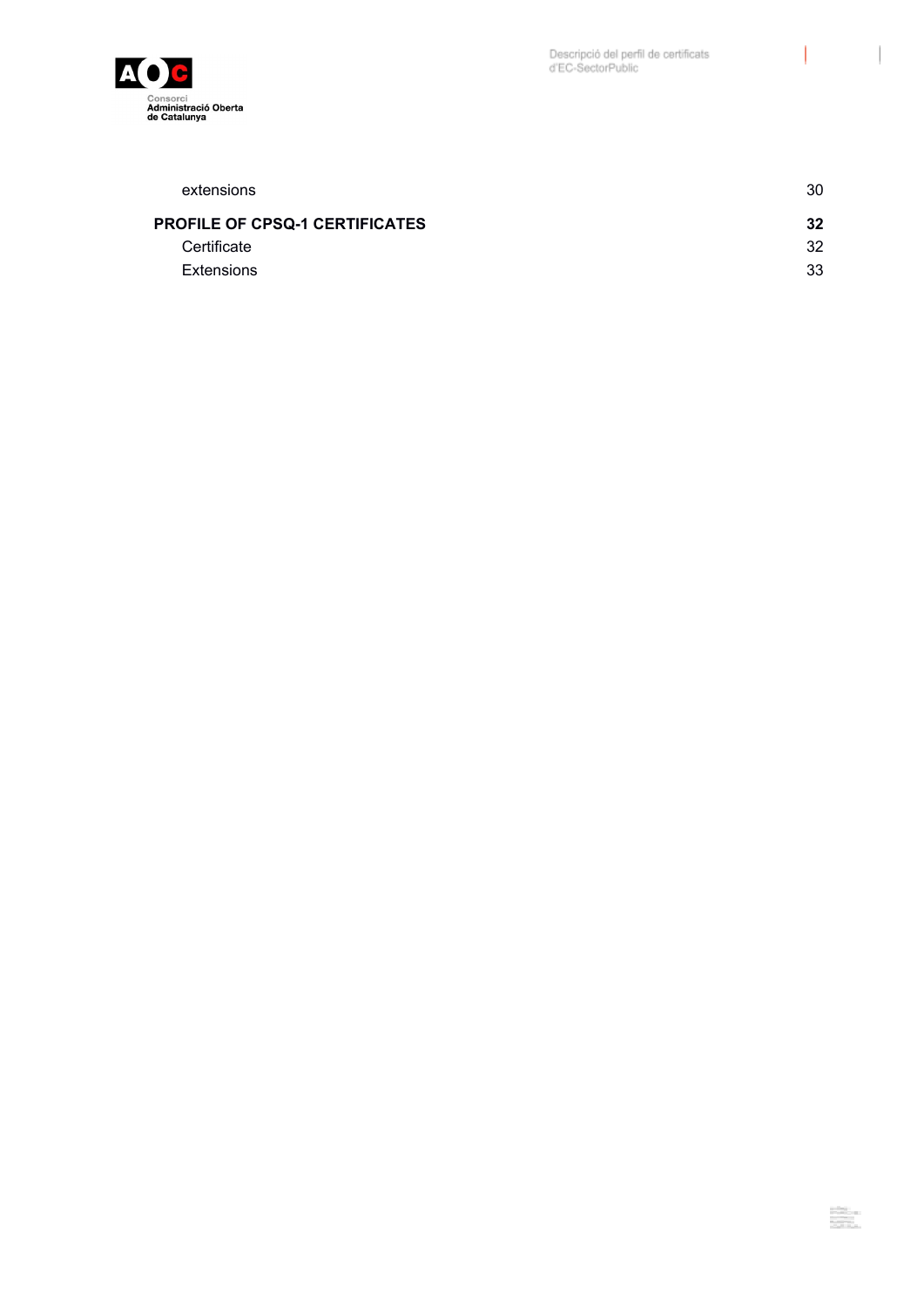

 $\overline{\phantom{a}}$ 

S.

# <span id="page-4-0"></span>**PROFILE OF CDA-1\_SGNM CERTIFICATES**

| <b>DN</b> field          | <b>Name</b>                                    | <b>Description</b>                                                                                                                                                                  |
|--------------------------|------------------------------------------------|-------------------------------------------------------------------------------------------------------------------------------------------------------------------------------------|
| O, Organization          | Organization                                   | Shall contain the administration name to which the body pertains                                                                                                                    |
| Organization Identifier  |                                                | Identifier of the Organization (different from name) according to the<br>technical standard ETSI EN 412-1 319 (VATES + identification number<br>of the entity)                      |
| OU, Organization Unit    | Organization unit hierarchy<br>within a domain | "Certificat de segell electrònic nivell mig"                                                                                                                                        |
| <b>SN. Serial Number</b> | CIF (in Spain)                                 | <b>IDENTIFICATION NUMBER of the public administration, organ or</b><br>entity of public law                                                                                         |
| Surname<br>(Optional)    | Surname (physical person)                      | First and second surname (as it appears on formal identification<br>document - National Id Document or National Id for Foreigners) +<br>"-DNI" +VAT number of the private key owner |
| Given name<br>(optional) | Name (of physical person)                      | First name as it appears on formal identification document (National Id<br>Document, National Id for Foreigners) of the private key owner                                           |
| CN, Common Name          | Name of system or<br>application               | e.g. "PLATAFORMA DE VALIDACIÓN DE L'AJUNTAMENT DE xxx"                                                                                                                              |
| C. Country               | Country                                        | $C = ES$                                                                                                                                                                            |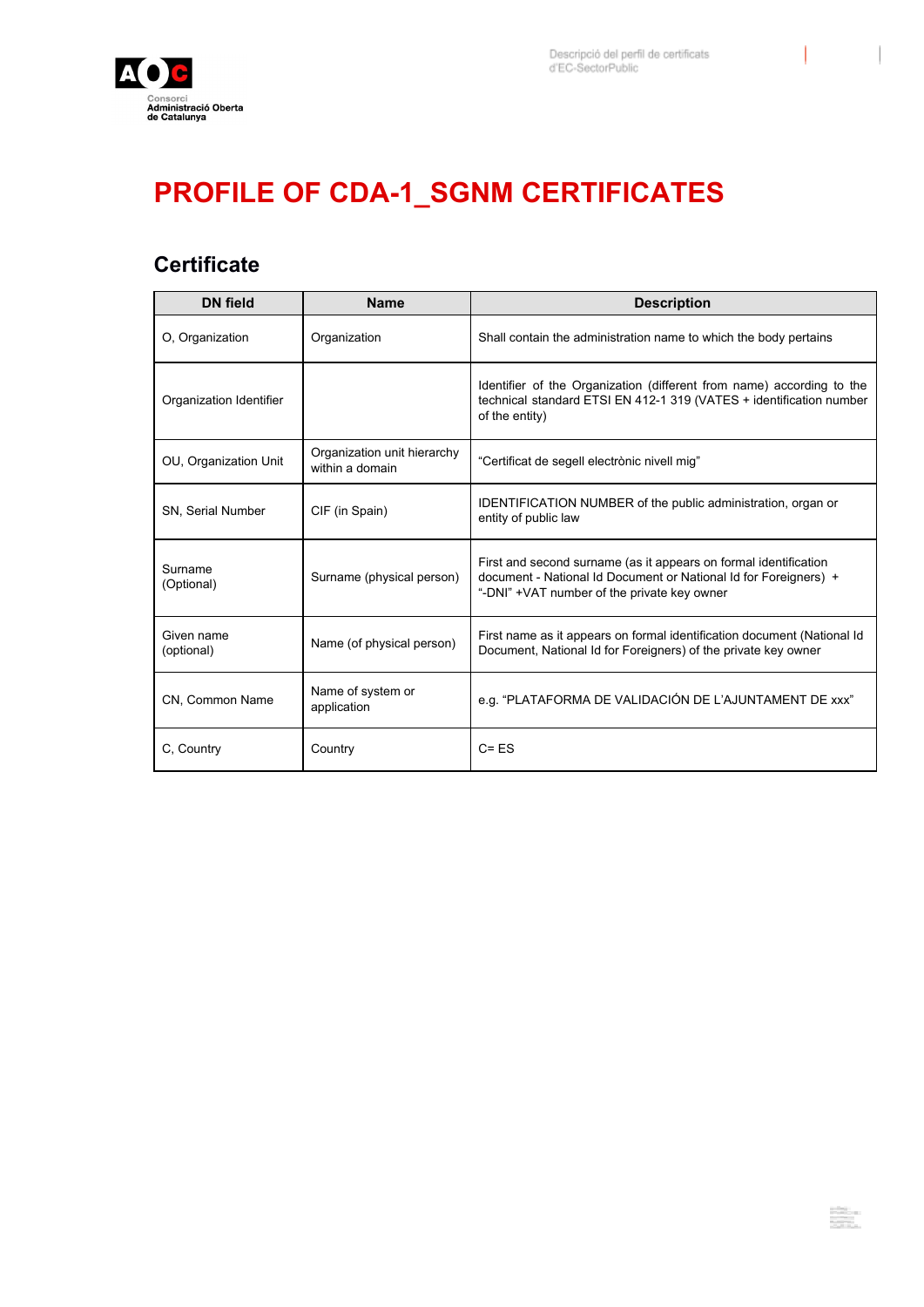

 $\mathbf{I}$  and

 $\blacksquare$ 

### <span id="page-5-0"></span>**Certificate extensions**

| extension                               | <b>Critical</b> | <b>Values</b>                                                                                                                                                                                                             |
|-----------------------------------------|-----------------|---------------------------------------------------------------------------------------------------------------------------------------------------------------------------------------------------------------------------|
| X509v3 Basic Constraints                | <b>Yes</b>      | <b>CA:FALSE</b>                                                                                                                                                                                                           |
| X509v3 Key Usage                        | Yes             | <b>Digital Signature</b><br><b>Content Commitment</b><br><b>Key Encipherment</b>                                                                                                                                          |
| X509v3 Extended Key Usage               |                 | Email protection<br><b>TLS Web Client Authentication</b>                                                                                                                                                                  |
| X509v3 Subject Key Identifier           |                 | < id of the certificate public key, obtained from the hash of the public<br>key in question>                                                                                                                              |
| X509v3 Authority Key Identifier         |                 | < id of the CA certificate public key, obtained from the hash of the<br>public key in question>                                                                                                                           |
| X509v3 Authority Information Access     |                 | Access Method: Id-ad-ocsp<br>Access Location: < URI to access the OCSP service ><br>Access Method: Id-ad-calssuers<br>Access Location: < URI of the certificate of the issuer EC >                                        |
| X509v3 CRL Distribution Points          |                 | http://epscd.catcert.net/crl/ec-sectorpublic.crl                                                                                                                                                                          |
| <b>Qualified Certificate Statements</b> | yes             | Id-etsi- qcs-QcCompliance 0.4.0.1862.1.1<br>Id-etsi- qcs-QcRetentionPeriod 0.4.0.1862.1.3: 15 anys<br>Id-etsi- qcs-QcPDS 0.4.0.1862.1.5: https://www.aoc.cat/catcert/pds en<br>Id-etsi- qcs-QcType-eseal 0.4.0.1862.1.6.2 |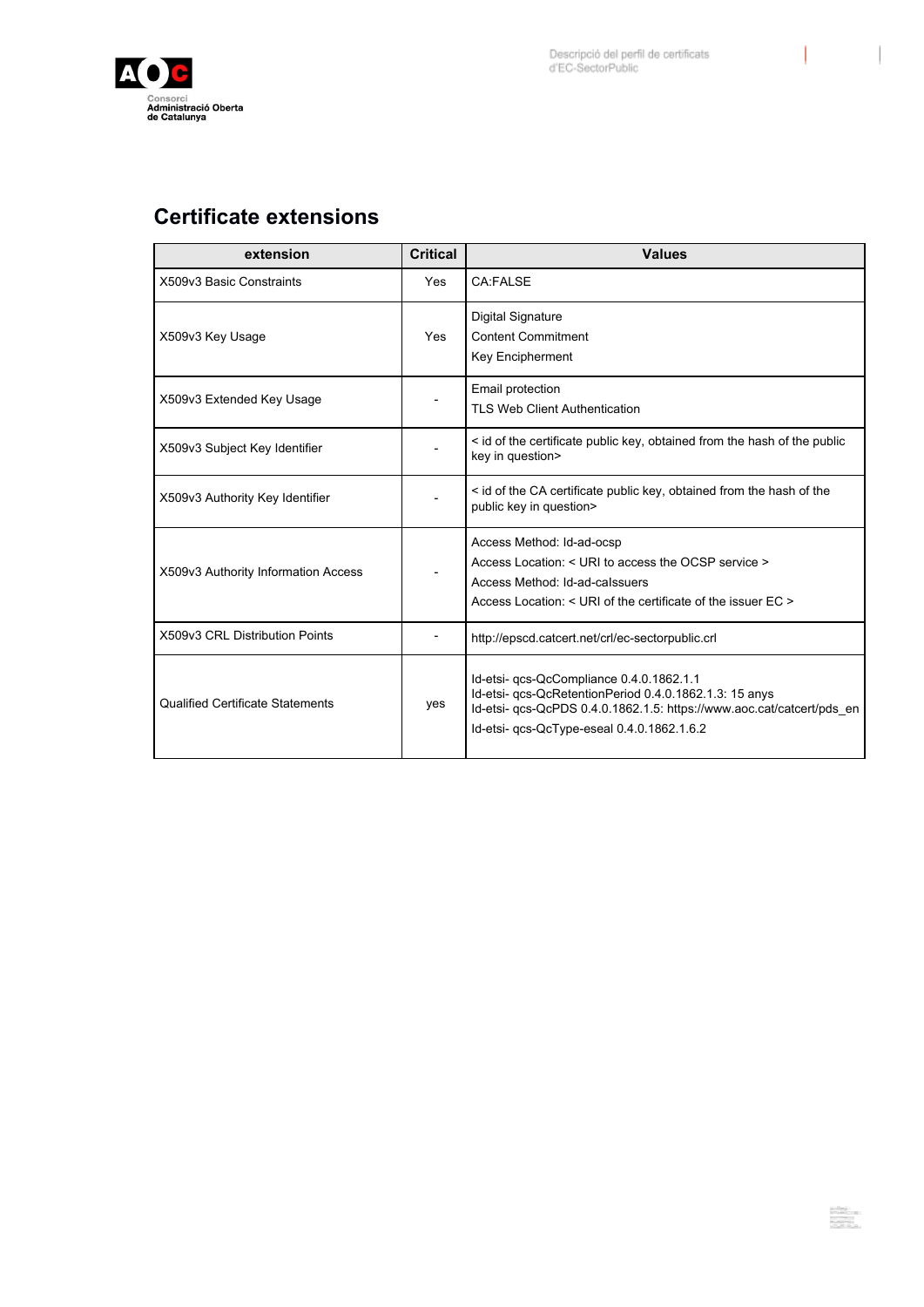

#### I

j

itika.<br>Seba

#### <span id="page-6-0"></span>**Mid-level extensions**

| extension                       | <b>Critical</b> | <b>Values</b>                                                                                                                       |
|---------------------------------|-----------------|-------------------------------------------------------------------------------------------------------------------------------------|
|                                 |                 | < OID of the Certification policy corresponding to the certificate ><br>1.3.6.1.4.1.15096.1.3.2.6.2                                 |
|                                 |                 | < URI of the DPC >                                                                                                                  |
| X509v3 Certificate Policies     |                 | User Notice: "Certificat de segell electrònic nivell mig. Adreça i NIF del<br>prestador: Via Laietana 26 08003 Barcelona Q0801175A" |
|                                 |                 | <oid associated="" certificates="" level="" mid="" of="" stamp="" substantial="" with=""><br/>2.16.724.1.3.5.6.2</oid>              |
|                                 |                 | < OID "for EU qualified certificates issued to legal persons" according to ETSI in<br>319 411-2: QCP-the > 0.4.0.194112.1.1         |
|                                 |                 | rfc822Name: Contact mail address                                                                                                    |
|                                 |                 | directoryName:                                                                                                                      |
|                                 |                 | OID: 2.16.724.1.3.5.6.2.1 = "Certificat de segell electrònic nivell mig"                                                            |
|                                 |                 | OID: 2.16.724.1.3.5.6.2.2 = < O of DN>                                                                                              |
|                                 |                 | OID: 2.16.724.1.3.5.6.2.3 = <serialnumber dn="" of=""></serialnumber>                                                               |
| X509v3 Subject Alternative Name |                 | $OID: 2.16.724.1.3.5.6.2.4 = Clustodian VAT number/National Id for$<br>Foreigners>                                                  |
|                                 |                 | OID: 2.16.724.1.3.5.6.2.5 = <cn dn="" of=""></cn>                                                                                   |
|                                 |                 | OID: 2.16.724.1.3.5.6.2.6 = <given name=""></given>                                                                                 |
|                                 |                 | OID: 2.16.724.1.3.5.6.2.7 = < Custodian first surname> $(1)$                                                                        |
|                                 |                 | OID: 2.16.724.1.3.5.6.2.8 = < Custodian second surname> $(2)$                                                                       |
|                                 |                 | OID: 2.16.724.1.3.5.6.2.9 = < Custodian email address>                                                                              |

- (1) In accordance with identification document (National Id Document, National Id for Foreigners)
- (2) In accordance with identification document (National Id Document, National Id for Foreigners)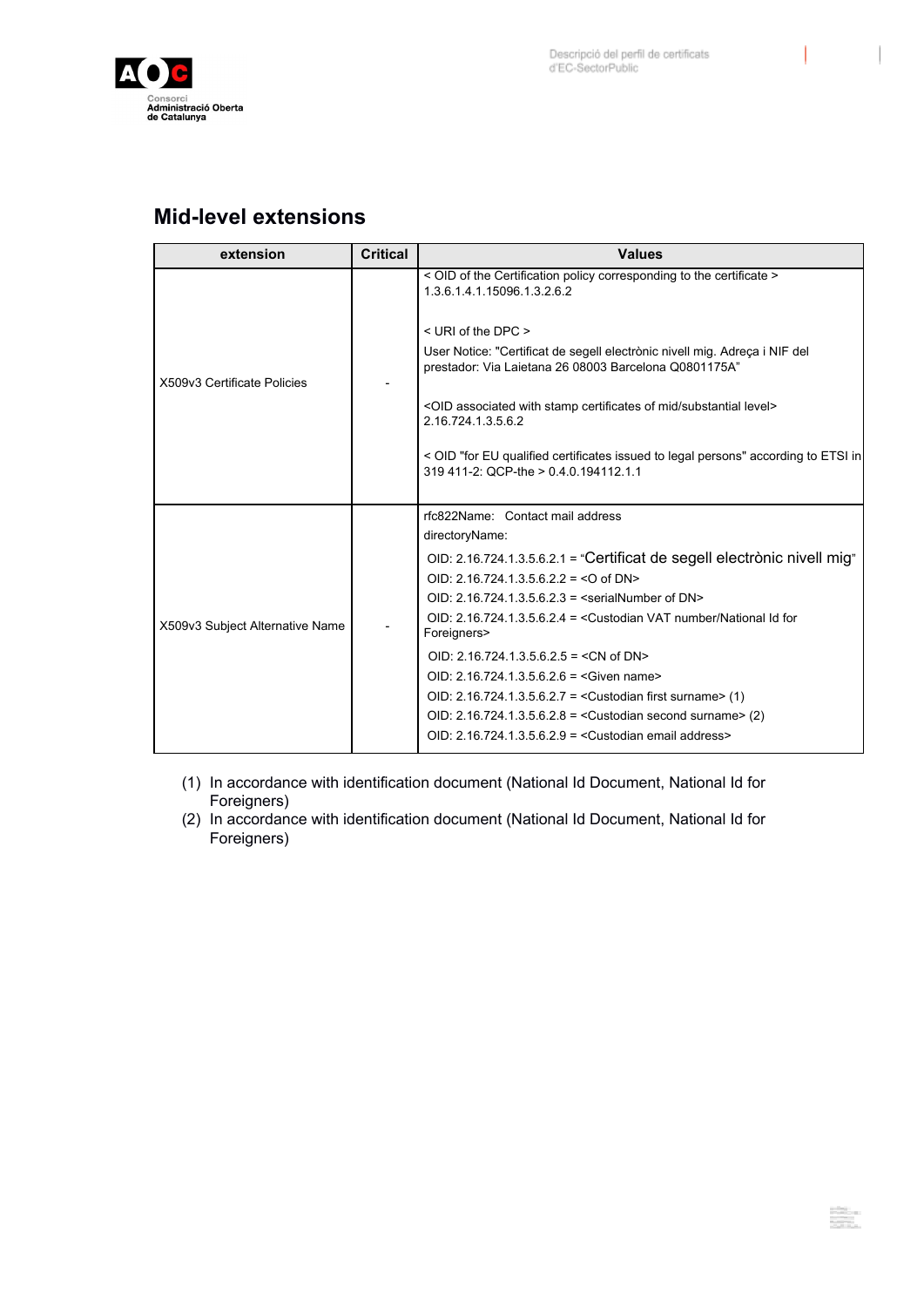

J.

# <span id="page-7-0"></span>**PROFILE OF CDA-1 CERTIFICATES**

### <span id="page-7-1"></span>**Certificate**

| <b>DN</b> field         | <b>Name</b>                                           | <b>Description</b>                                                                                                                                  |
|-------------------------|-------------------------------------------------------|-----------------------------------------------------------------------------------------------------------------------------------------------------|
| O, Organization         | Organization                                          | Shall contain the Administration name to which the body pertains                                                                                    |
| Organization Identifier |                                                       | Identifier of the Organization (different from name) according to the<br>technical standard ETSI EN 412-1 319 (VATES + VAT number of the<br>entity) |
| OU, Organization Unit   | Organization unit hierarchy<br>within the domain (DN) | "Certificat d'aplicació"                                                                                                                            |
| SN, Serial Number       | CIF (ES)                                              | IDENTIFICATION NUMBER of the public administration, organ or<br>entity of public law                                                                |
| CN, Common Name         | Name of system or<br>application                      | e.g "PLATAFORMA DE VALIDACIÓN DE L'AJUNTAMENT DE xxx"                                                                                               |
| C, Country              | Country                                               | e.g. $C = ES$ .                                                                                                                                     |

### <span id="page-7-2"></span>**Certificate extensions**

| extension                       | <b>Critical</b> | <b>Values</b>                                                                                   |
|---------------------------------|-----------------|-------------------------------------------------------------------------------------------------|
| X509v3 Basic Constraints        | Yes             | CA:FALSE                                                                                        |
| X509v3 Key Usage                | Yes             | Digital Signature<br><b>Content Commitment</b><br><b>Key Encipherment</b>                       |
| X509v3 Extended Key Usage       |                 | Email protection<br><b>TLS Web Client Authentication</b>                                        |
| X509v3 Subject Key Identifier   |                 | < id of the certificate public key, obtained from the hash of the<br>public key in question>    |
| X509v3 Authority Key Identifier |                 | < id of the CA certificate public key, obtained from the hash of<br>the public key in question> |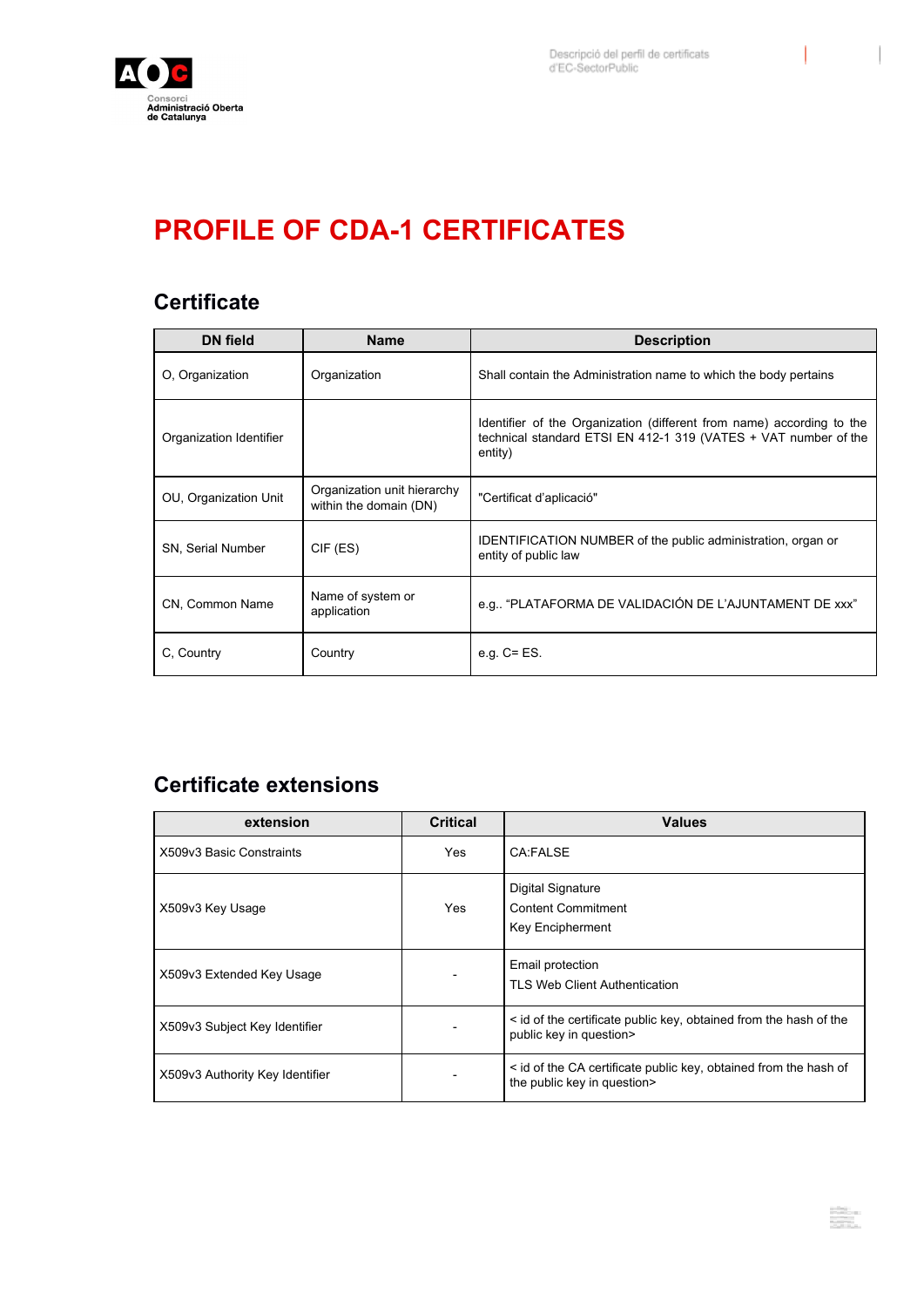

 $\bigl($ 

I

| X509v3 Authority Information Access     |     | Access Method: Id-ad-ocsp<br>Access Location: < URI to access the OCSP service ><br>Access Method: Id-ad-calssuers<br>Access Location: < URI of the certificate of the issuer EC>                                                                                                                                                                                                                                   |
|-----------------------------------------|-----|---------------------------------------------------------------------------------------------------------------------------------------------------------------------------------------------------------------------------------------------------------------------------------------------------------------------------------------------------------------------------------------------------------------------|
| X509v3 CRL Distribution Points          |     | http://epscd.catcert.net/crl/ec-sectorpublic.crl                                                                                                                                                                                                                                                                                                                                                                    |
| <b>Qualified Certificate Statements</b> | Yes | Id-etsi- qcs-QcCompliance 0.4.0.1862.1.1<br>Id-etsi- qcs-QcRetentionPeriod 0.4.0.1862.1.3: 15 years<br>Id-etsi- qcs-QcPDS 0.4.0.1862.1.5:<br>https://www.aoc.cat/catcert/pds en<br>Id-etsi- qcs-QcType-eseal 0.4.0.1862.1.6.2                                                                                                                                                                                       |
| X509v3 Certificate Policies             |     | <oid certificate="" certification="" corresponding="" of="" policy="" the="" to=""><br/>1.3.6.1.4.1.15096.1.3.2.91.1<br/>&lt; URI of the DPC &gt;<br/>User Notice: "Certificat d'aplicació. Adreça i NIF del prestador:<br/>Via Laietana 26 08003 Barcelona Q0801175A"<br/>&lt; OID "for EU qualified certificates issued to legal persons"<br/>according to ETSI in 319 411-2: QCP-the &gt; 0.4.0.194112.1.1</oid> |
| X509v3 Subject Alternative Name         |     | rfc822Name: Contact mail (optional)                                                                                                                                                                                                                                                                                                                                                                                 |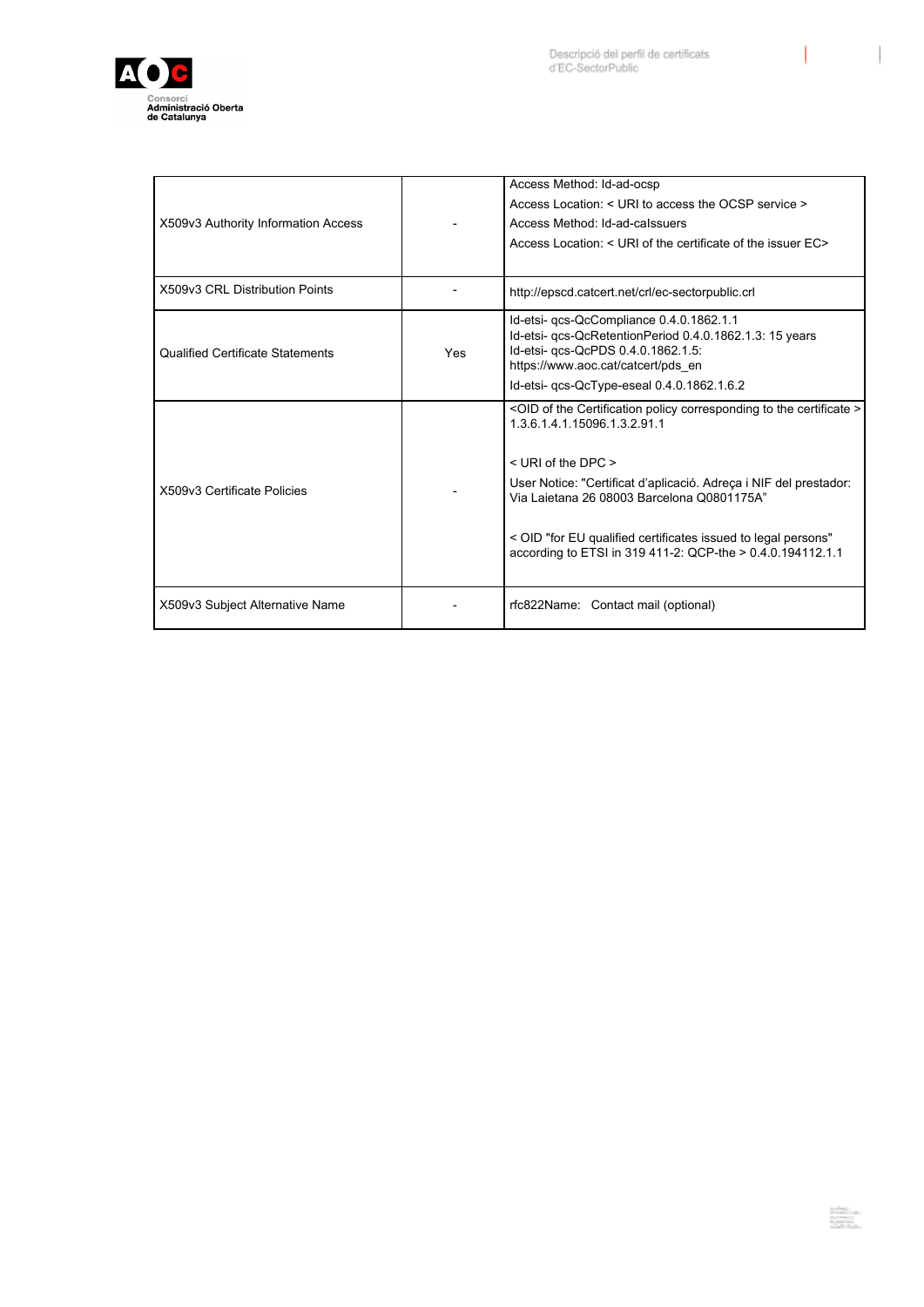

 $\overline{\phantom{a}}$ 

#### <span id="page-9-1"></span><span id="page-9-0"></span>**Certificate**

| <b>DN</b> field                                     | Value                | <b>Description</b>                                                                                                                    |
|-----------------------------------------------------|----------------------|---------------------------------------------------------------------------------------------------------------------------------------|
| CN, Common Name                                     | Name                 | Domain name where the certificate will reside<br>Value must match what is contained within the<br>extension Subject Alternative Names |
| O, Organization                                     | Company name         | Certification services subscriber name (official name of<br>the Organization)                                                         |
| OU, Organizational Unit                             | Unit of Organization | "Certificat de seu electrònica nivell mig"                                                                                            |
| OU, Organizational Unit                             | Unit of Organization | Descriptive name of the Electronic Office                                                                                             |
| SN, SerialNumber                                    | CIF                  | Shall contain the VAT number of the electronic<br>officeresponsible entity                                                            |
| OrganizationIdentifier                              |                      | Identifier of the organization<br>In accordance with the technical rules ETSI EN 319<br>412-1 (VATES + VAT number of the entity)      |
| businessCategory                                    | "Government Entity"  | <b>Business Category</b>                                                                                                              |
| C, Country                                          | Country              | $C = ES$                                                                                                                              |
| jurisdictionCountryName<br>1.3.6.1.4.1.311.60.2.1.3 | Country              | Country where the subject is incorporated or registered<br>$C = ES$                                                                   |
| L, Locality                                         | Municipality         | City                                                                                                                                  |
| S. State or Province                                | Province             | Province                                                                                                                              |

### <span id="page-9-2"></span>**Certificate extensions**

| extension                       | <b>Critical</b> | <b>Values</b>                                                                                       |
|---------------------------------|-----------------|-----------------------------------------------------------------------------------------------------|
| X509v3 Authority Key Identifier |                 | <id ca="" from="" hash="" in="" key="" key,="" obtained="" of="" public="" question="" the=""></id> |
| X509v3 Subject Key Identifier   |                 | < id of the certificate public key, obtained from the hash of the public key in<br>question>        |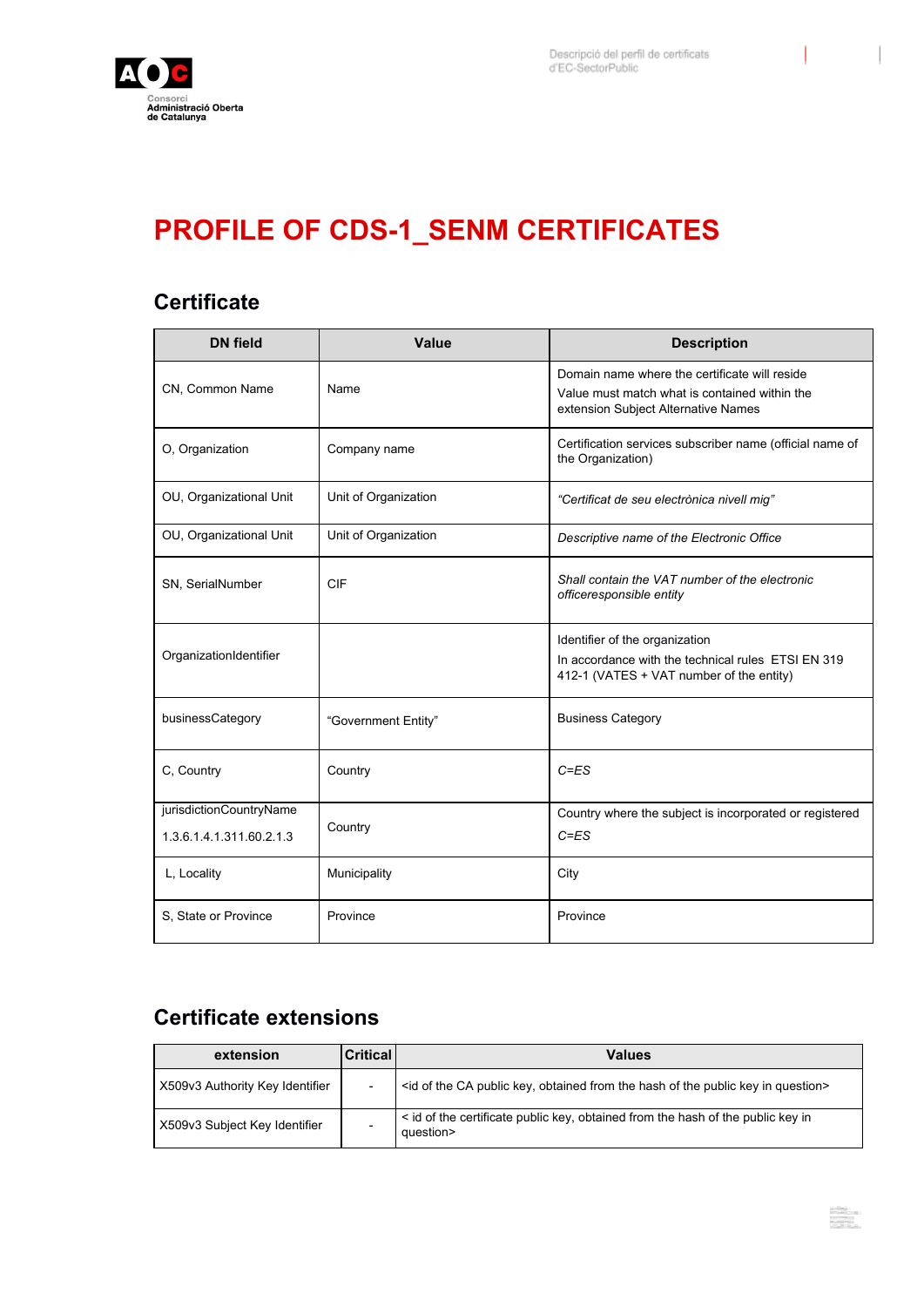

X509v3 Subject Alternative

Name

domain name where the certificate shall reside

| X509v3 Key Usage                        | Yes                      | <b>Digital Signature</b>                                                                                                                                                                                                                                                                                                                                                                                                                        |
|-----------------------------------------|--------------------------|-------------------------------------------------------------------------------------------------------------------------------------------------------------------------------------------------------------------------------------------------------------------------------------------------------------------------------------------------------------------------------------------------------------------------------------------------|
|                                         |                          | Key Encipherment                                                                                                                                                                                                                                                                                                                                                                                                                                |
| X509v3 Extended Key Usage               | $\overline{\phantom{a}}$ | TLS web server authentication                                                                                                                                                                                                                                                                                                                                                                                                                   |
| X509v3 Basic Constraints                | Yes                      | <b>CA:FALSE</b>                                                                                                                                                                                                                                                                                                                                                                                                                                 |
| X509y3 CRL Distribution Points          |                          | http://epscd.catcert.net/crl/ec-sectorpublic.crl                                                                                                                                                                                                                                                                                                                                                                                                |
| X509v3 Authority Information<br>Access  |                          | Access Method: Id-ad-ocsp<br>Access Location: < URI to access the OCSP service ><br>Access Method: Id-ad-calssuers<br>Access Location: < URI of the certificate of the issuer EC>                                                                                                                                                                                                                                                               |
| X509v3 Certificate Policies             |                          | <oid associated="" dpc="" the="" with=""> 1.3.6.1.4.1.15096.1.3.2.5.2<br/><uri dpc="" of="" the=""><br/>User Notice: "Certificat de seu electrònica de nivell mig. Adreça i NIF del prestador:<br/>Via Laietana 26 08003 Barcelona Q0801175A"<br/><oid associated="" certificates="" electronic="" level="" mid="" office="" substantial="" with=""><br/>2.16.724.1.3.5.5.2<br/><oid etsi="" qcp-w=""> 0.4.0.194112.1.4</oid></oid></uri></oid> |
| <b>Qualified Certificate Statements</b> |                          | Id-etsi- qcs-QcCompliance 0.4.0.1862.1.1<br>Id-etsi- gcs-QcRetentionPeriod 0.4.0.1862.1.3: 15 years<br>Id-etsi- qcs-QcPDS 0.4.0.1862.1.5: https://www.aoc.cat/catcert/pds_en<br>Id-etsi- qcs-QcType-web 0.4.0.1862.1.6.3                                                                                                                                                                                                                        |

dNSName:

 $\overline{a}$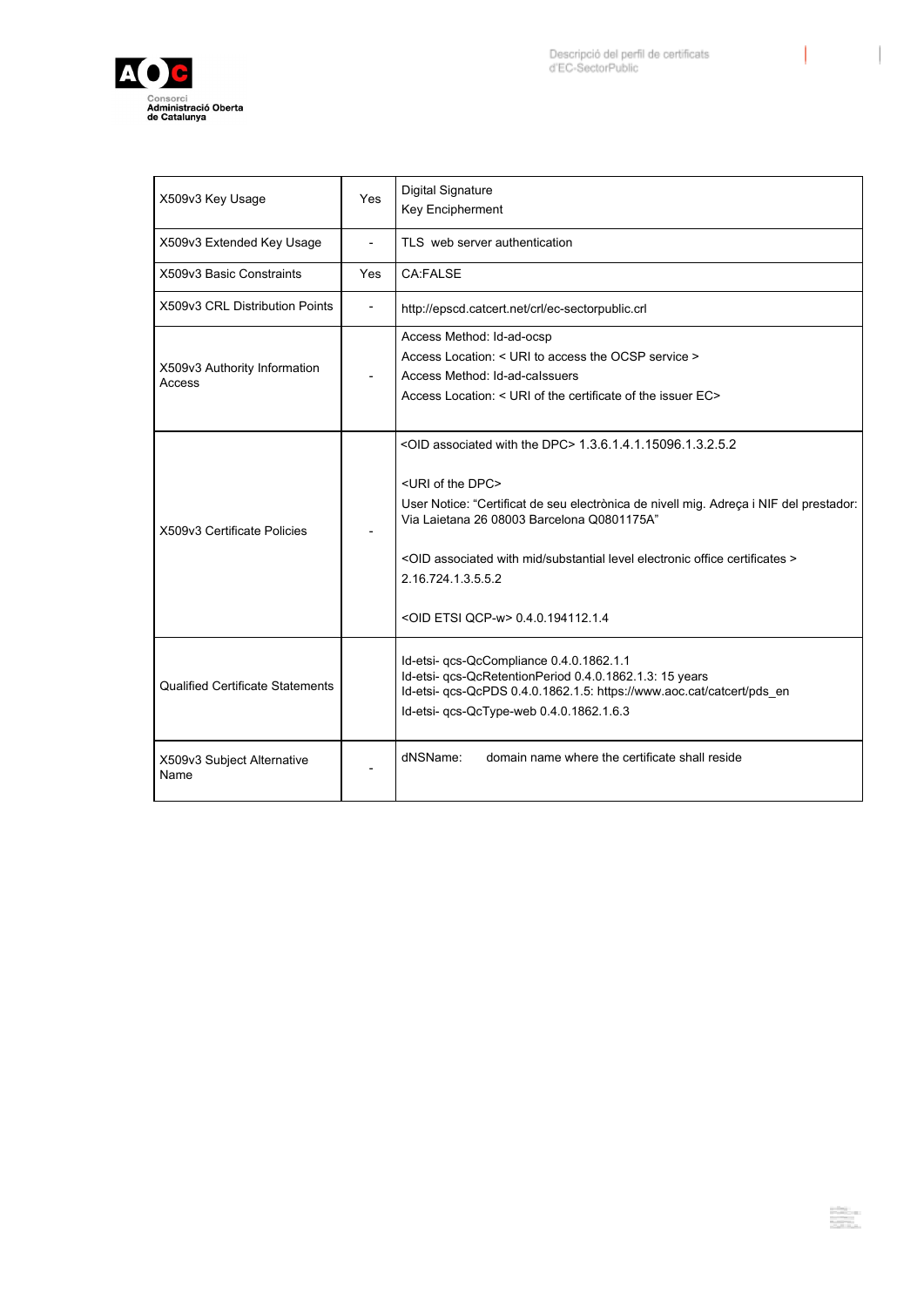

# <span id="page-11-0"></span>**PROFILE OF CDS-1 CERTIFICATES**

#### <span id="page-11-1"></span>**Certificate**

| <b>DN</b> field        | Value        | <b>Description</b>                                                                                                                                                             |
|------------------------|--------------|--------------------------------------------------------------------------------------------------------------------------------------------------------------------------------|
| CN, Common Name        | Name         | (BR. 7.1.4.2.2.a) This domain must match that indicated<br>(or one of those listed) in the Subject Alt Names field).                                                           |
| O, Organization        | Company name | Certification services subscriber name (official name of<br>the Organization)                                                                                                  |
| OrganizationIdentifier |              | Identifier of the Organization<br>In accordance with the technical rules ETSI EN 319<br>412-1 (VATES + VAT number of the entity)                                               |
| L, Locality            | City         | (BR. 7.1.4.2.2.e) Required due to the existence of the<br>Organization (O) field.                                                                                              |
| C, Country             | Country      | defined 2-digit code for the country according to ISO<br>$3166 - 1$ .<br>By default "ES".<br>(BR. 7.1.4.2.2.h) Required due to the existence of the<br>Organization (O) field. |

The indications (BR. X) are requirements of the *Baseline Requirements Certificate Policy for the Issuance and Management of Publicly-Trusted Certificates* of the CA/Browser Forum, in the version in force at the time of publication of this profile.

#### <span id="page-11-2"></span>**Certificate extensions**

| extension                       | <b>Critical</b>          | <b>Values</b>                                                                                                                                                                                                                                     |
|---------------------------------|--------------------------|---------------------------------------------------------------------------------------------------------------------------------------------------------------------------------------------------------------------------------------------------|
| X509v3 Subject Alternative Name | $\overline{\phantom{a}}$ | URL, domain name or identification of the device or owner service of the<br>keys or the application.<br>For multi-domain certificates, the URL will follow the format "*.domini.com"<br>or IP (this indication is prohibited for EV certificates) |
| X509v3 Basic Constraints        | Yes                      | CA:FALSE                                                                                                                                                                                                                                          |
| X509v3 Key Usage                | Yes                      | Digital Signature<br><b>Key Encipherment</b>                                                                                                                                                                                                      |
| X509v3 Extended Key Usage       |                          | Server Authentication (1.3.6.1.5.5.7.3.1)                                                                                                                                                                                                         |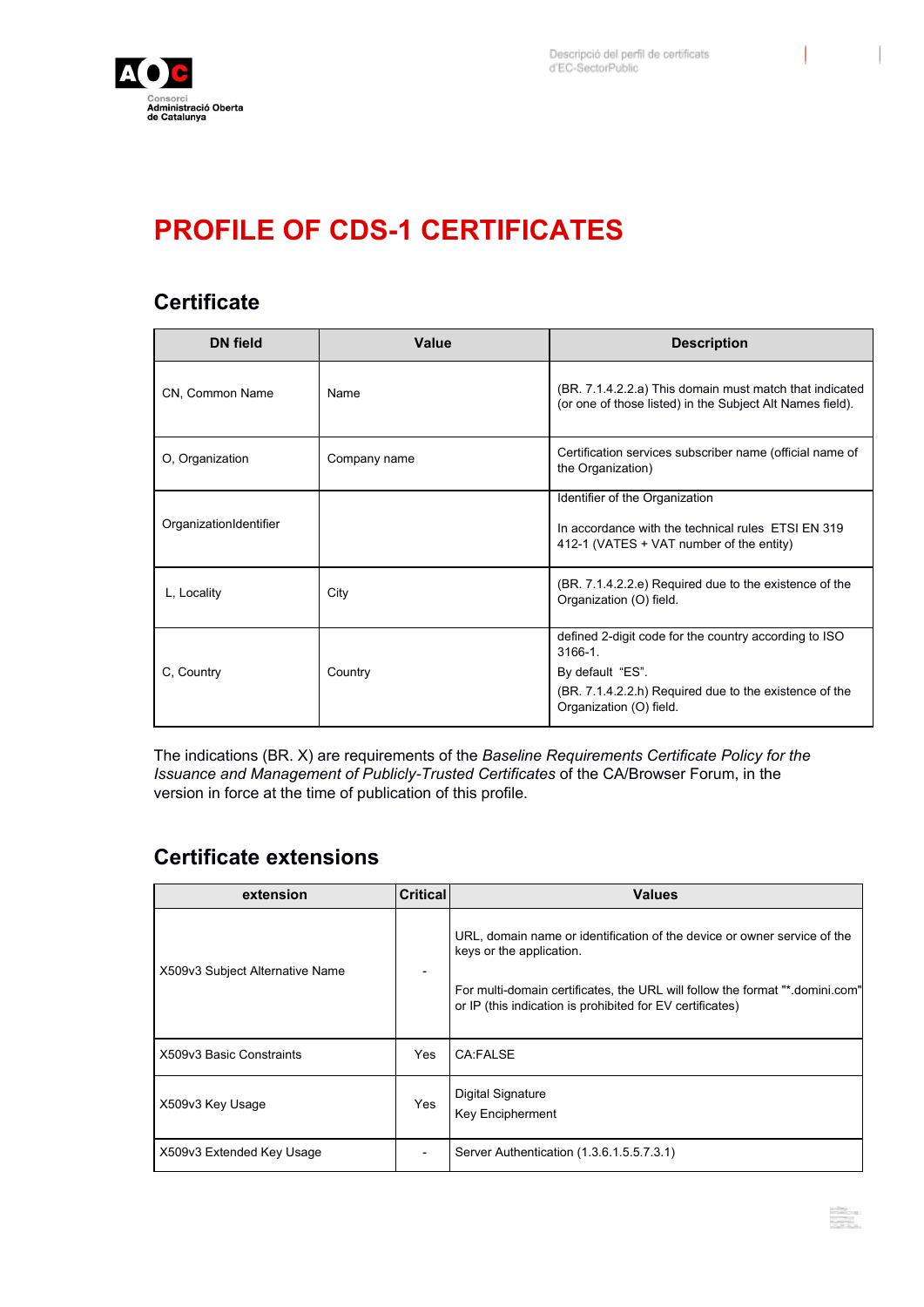



r

| X509v3 Subject Key Identifier       | <public certificate,="" from="" hash="" id="" in<br="" key="" obtained="" of="" public="" the="">question&gt;</public>                                                                                                                                            |
|-------------------------------------|-------------------------------------------------------------------------------------------------------------------------------------------------------------------------------------------------------------------------------------------------------------------|
| X509v3 Authority Key Identifier     | <public ca="" certificate,="" from="" hash="" id="" key="" obtained="" of="" public<br="" the="">key in question&gt;</public>                                                                                                                                     |
| X509v3 Authority Information Access | Access Method: Id-ad-ocsp<br>Access Location: < URI to access the OCSP service ><br>Access Method: Id-ad-caissuers (1.3.6.1.5.5.7.48.2)<br>Access Location: < URI of the certificate of the issuer EC >                                                           |
| X509v3 CRL Distribution Points      | http://epscd.catcert.net/crl/ec-sectorpublic.crl                                                                                                                                                                                                                  |
| X509v3 Certificate Policies         | < OID of the Certification policy corresponding to the certificate ><br>1.3.6.1.4.1.15096.1.3.2.51.1<br><uri cps="" de="" la=""><br/>User Notice: "Certificat de dispositiu SSL. Adreça i NIF del prestador: Via<br/>Laietana 26 08003 Barcelona Q0801175A"</uri> |
| X509v3 Subject Alternative Name     | dNSName:<br>domain name where the certificate will reside                                                                                                                                                                                                         |

٦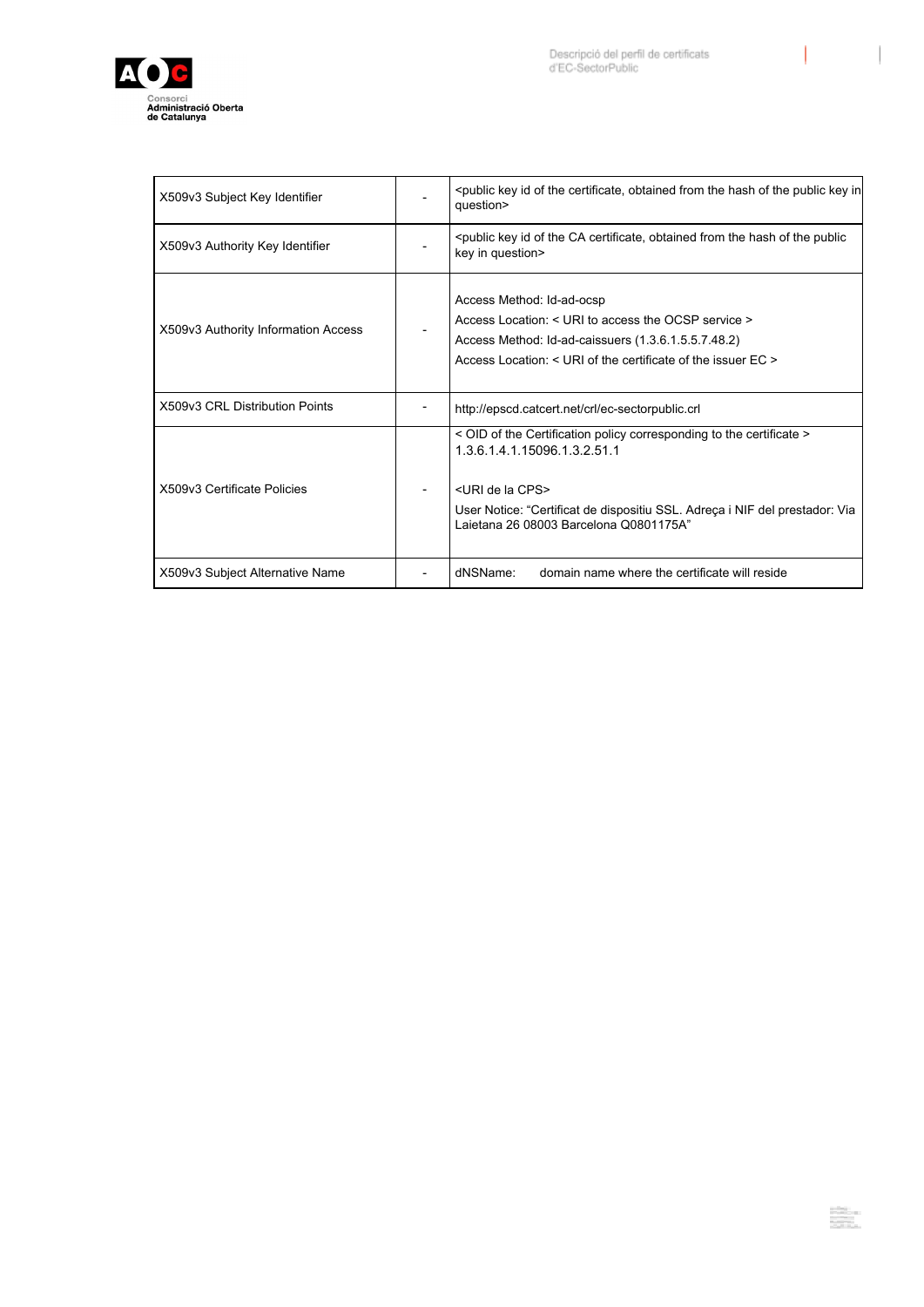

69 F

### <span id="page-13-0"></span>**PROFILE OF CDSQ-1 CERTIFICATES**

#### <span id="page-13-1"></span>**Certificate**

| <b>DN</b> field          | Value               | <b>Description</b>                                                                                                                  |  |
|--------------------------|---------------------|-------------------------------------------------------------------------------------------------------------------------------------|--|
|                          |                     | (EVG 9.2.3) Unique domain name.                                                                                                     |  |
| CN, Common Name          | Name                | (BR. 7.1.4.2.2.a) This domain must match that indicated<br>(or one of those listed) in the Subject Alt Names field.                 |  |
| O, Organization          | Company name        | Official name of the certificate subscriber Organization                                                                            |  |
| SN, SerialNumber         | CIF                 | CIF of the certificate subscriber Organization (EVG<br>9.2.6) Registration Number                                                   |  |
| OrganizationIdentifier   |                     | Organization identifier<br>According to technical standard ETSI EN 319 412-1<br>(VATES + VAT number of the entity)                  |  |
| businessCategory         | "Government Entity" | (EVG 9.2.4) Business Category                                                                                                       |  |
|                          |                     | defined 2-digit code for the country according to ISO<br>ISO 3166-1.                                                                |  |
| C, Country               | Country             | By default "ES" (EVG 9.2.7) Country (required)<br>(BR. 7.1.4.2.2.h) Required due to the existence of the<br>Organization (O) field. |  |
|                          |                     | (EVG 9.2.7) Address of Place of Business: City<br>(required)                                                                        |  |
| L, Locality              |                     | (BR. 7.1.4.2.2.e) Required due to the existence of the<br>Organization (O) field.                                                   |  |
| jurisdictionCountryName  | Country             | (EVG 9.2.5) Subject Jurisdiction of Incorporation or                                                                                |  |
| 1.3.6.1.4.1.311.60.2.1.3 |                     | Registration                                                                                                                        |  |

The indications (BR. X) are requirements of the *Baseline Requirements Certificate Policy for the Issuance and Management of Publicly-Trusted Certificates* of the CA/Browser Forum, in the version in force at the time of publication of this profile.

The indications (EVG 9.2. X) are specific requirements for *Extended Validation* certificates in accordance with the provisions of the CA/Browser Forum on the *Guidelines For The Issuance And Management Of Extended Validation Certificates*, in the version in force at the time of publication of this profile.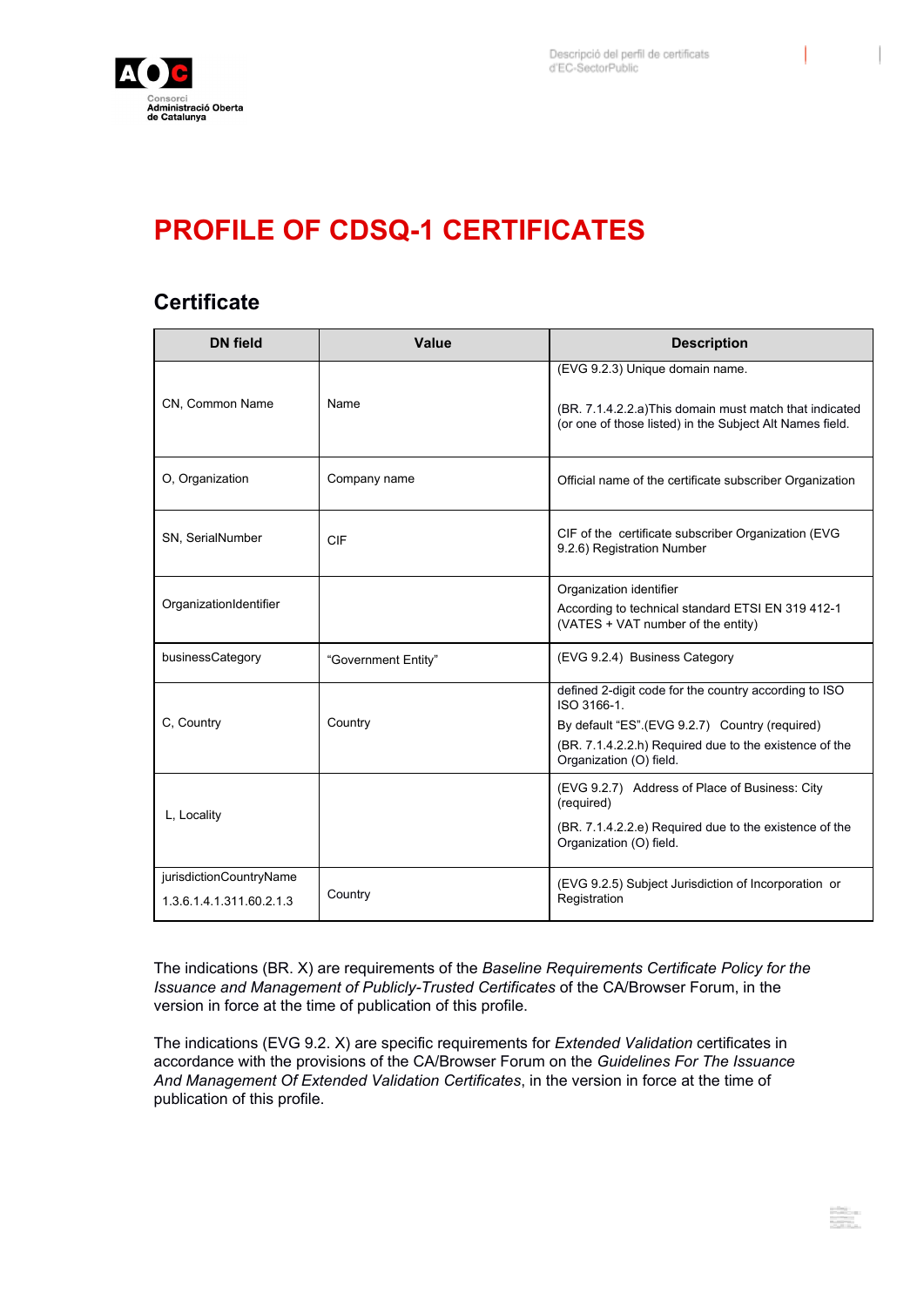

#### <span id="page-14-0"></span>**Certificate extensions**

| extension                               | <b>Critical</b> | <b>Values</b>                                                                                                                                                                                                                                                                                    |
|-----------------------------------------|-----------------|--------------------------------------------------------------------------------------------------------------------------------------------------------------------------------------------------------------------------------------------------------------------------------------------------|
| X509v3 Authority Key Identifier         |                 | <public ca="" certificate,="" from="" hash="" id="" in<br="" key="" obtained="" of="" public="" the="">question&gt;</public>                                                                                                                                                                     |
| X509v3 Subject Key Identifier           |                 | <public certificate,="" from="" hash="" id="" in<br="" key="" obtained="" of="" public="" the="">question&gt;</public>                                                                                                                                                                           |
| X509v3 Key Usage                        | Yes             | <b>Digital Signature</b><br><b>Key Encipherment</b>                                                                                                                                                                                                                                              |
| X509v3 Extended Key Usage               |                 | Server Authentication (1.3.6.1.5.5.7.3.1)                                                                                                                                                                                                                                                        |
| X509v3 Basic Constraints                | Yes             | CA:FALSE                                                                                                                                                                                                                                                                                         |
| X509v3 CRL Distribution Points          |                 | http://epscd.catcert.net/crl/ec-sectorpublic.crl                                                                                                                                                                                                                                                 |
| X509v3 Authority Information<br>Access  |                 | Access Method: Id-ad-ocsp<br>Access Location: < URI to access the OCSP service ><br>Access Method: Id-ad-calssuers<br>Access Location: < URI of the certificate of the issuer EC>                                                                                                                |
| X509v3 Certificate Policies             |                 | <oid associated="" dpc="" the="" with=""> 1.3.6.1.4.1.15096.1.3.2.51.2<br/><uri dpc="" of="" the=""><br/>User Notice: "Certificat de dispositiu SSL EV. Adreça i NIF del prestador: Via<br/>Laietana 26 08003 Barcelona Q0801175A"<br/><oid etsi="" qcp-w=""> 0.4.0.194112.1.4</oid></uri></oid> |
| <b>Qualified Certificate Statements</b> |                 | Id-etsi- qcs-QcCompliance 0.4.0.1862.1.1<br>Id-etsi- qcs-QcRetentionPeriod 0.4.0.1862.1.3: 15 years<br>Id-etsi- qcs-QcPDS 0.4.0.1862.1.5: https://www.aoc.cat/catcert/pds_en<br>Id-etsi- qcs-QcType-web 0.4.0.1862.1.6.3                                                                         |
| X509v3 Subject Alternative<br>Name      |                 | dNSName:<br>domain name where certificate will reside                                                                                                                                                                                                                                            |

 $\mathbb{R}^n$ 

 $\blacksquare$ 

 $\frac{1}{\sqrt{2}}\sum_{i=1}^{n}$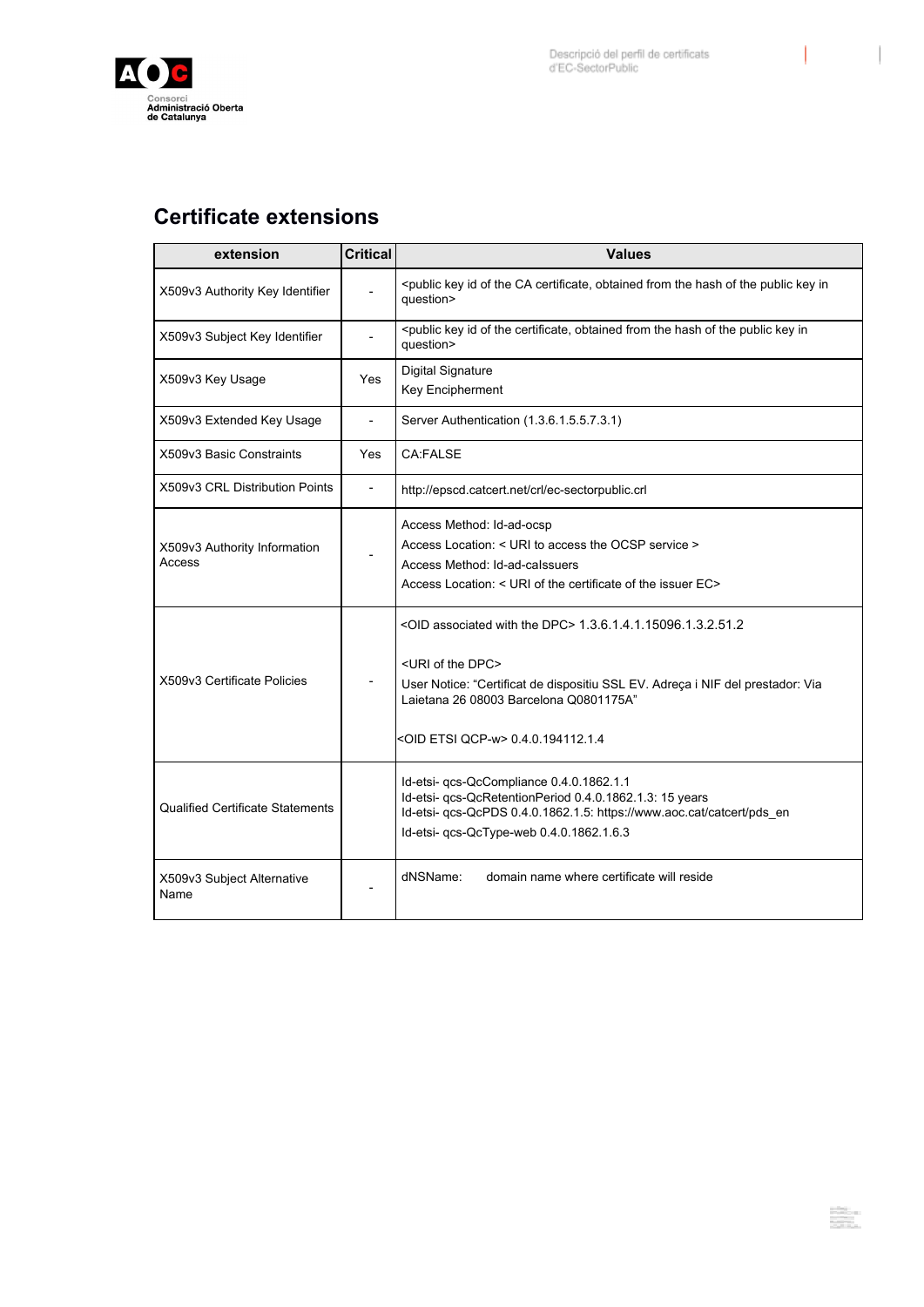

SH.

# <span id="page-15-1"></span><span id="page-15-0"></span>**PROFILE OF CPI-1 CERTIFICATES**

| <b>DN</b> field         | <b>Name</b>                            | <b>Description</b>                                                                                                                                                   |
|-------------------------|----------------------------------------|----------------------------------------------------------------------------------------------------------------------------------------------------------------------|
| O, Organization         | Organization                           | "Official" name of the certificate subscriber Organization, body or<br>entity of public law, to which the employee is associated                                     |
| OU, Organization Unit   | Organization Unit                      | "Treballador públic de nivell alt d'autenticació"                                                                                                                    |
| Title (optional)        | Role, position                         | Should include the physical person position. That position associates<br>the person with the certificate subscriber administration, body of entity<br>of public law. |
| SN, Serial Number       | National Id Number                     | Identification document number of the signing person, in accordance<br>with the semantics proposed by the standard ETSI EN 319 412-1 <sup>1</sup>                    |
| Surname                 | Surname (physical person)              | First and second surnames as displayed on identification document<br>(National Id Document / Passport, ) + " - DNI" + VAT number of the<br>public servant            |
| Given name              | <b>First Name</b>                      | First name as displayed on identification document (National Id<br>Document / Passport, )                                                                            |
| CN. Common Name         | First name, surnames and<br><b>NIF</b> | First name and two surnames as displayed on identification document<br>(National Id Document/ Passport, ) + " - DNI" + VAT number of the<br>public servant "(AUT)"   |
| C. Country              | Country                                | $C = "ES"$                                                                                                                                                           |
| Organization Identifier |                                        | Following the technical standard ETSI EN 319 412-1 (VATES + VAT<br>number of the entity)                                                                             |

<sup>1</sup>SerialNumber = e.g.: IDCES-00000000G. 3 characters to indicate the type of document (IDC = national identity document, PAS = passport, etc.) + 2 characters to identify the country (ES) + Identity Number (Printable String)) Size [RFC 5280] 64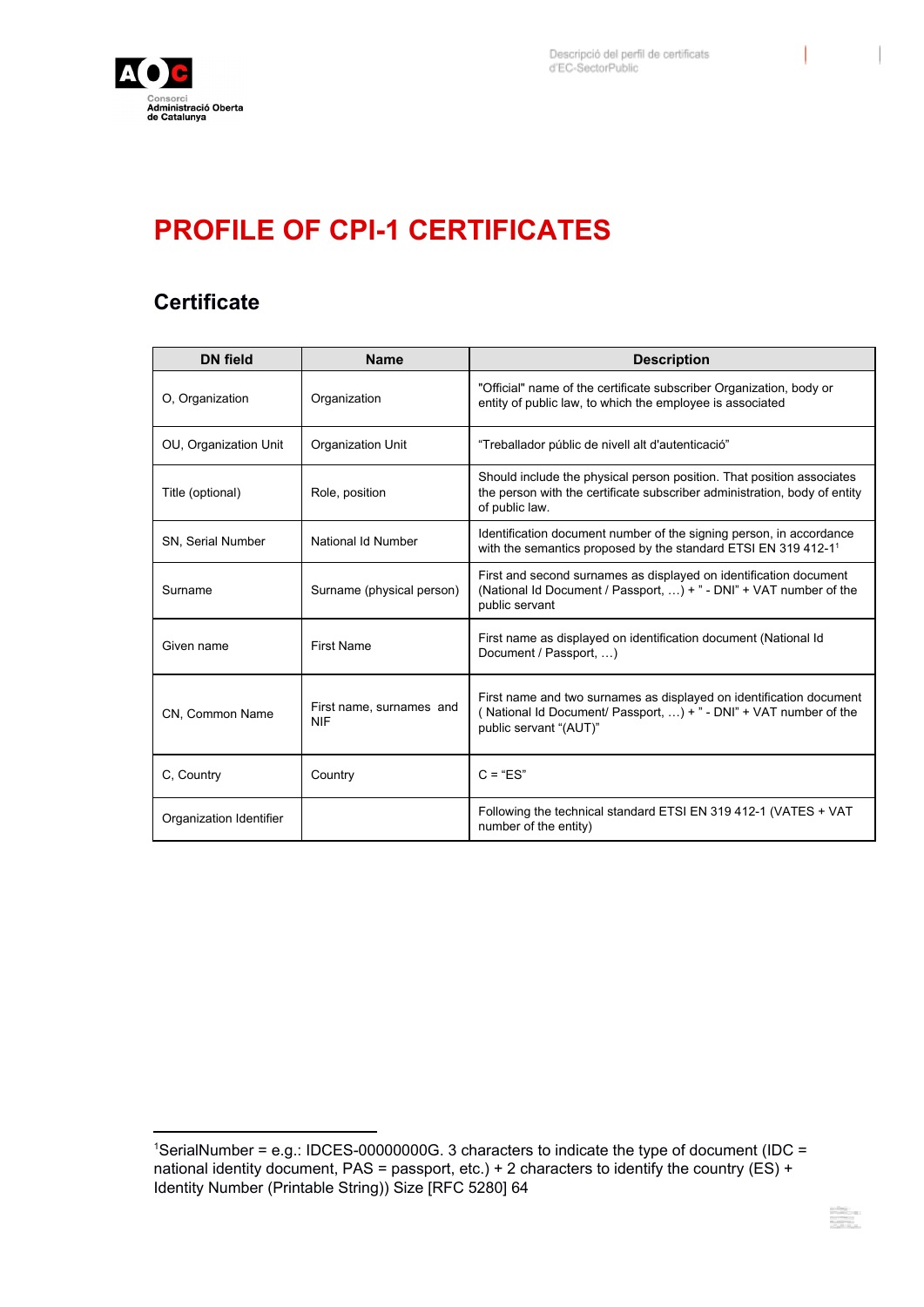

#### <span id="page-16-0"></span>**Certificate extensions**

| extension                       | <b>Critical</b> | <b>Values</b>                                                                                                                                                                                                                                                                                                                                                                                                                                                                                                                                                                                                                                                                                                             |
|---------------------------------|-----------------|---------------------------------------------------------------------------------------------------------------------------------------------------------------------------------------------------------------------------------------------------------------------------------------------------------------------------------------------------------------------------------------------------------------------------------------------------------------------------------------------------------------------------------------------------------------------------------------------------------------------------------------------------------------------------------------------------------------------------|
| X509v3 Basic Constraints        | Yes             | CA:FALSE                                                                                                                                                                                                                                                                                                                                                                                                                                                                                                                                                                                                                                                                                                                  |
| X509v3 Subject Key Identifier   |                 | <public certificate,="" from="" hash="" id="" key="" key<br="" obtained="" of="" public="" the="">in question&gt;</public>                                                                                                                                                                                                                                                                                                                                                                                                                                                                                                                                                                                                |
| X509v3 Authority Key Identifier |                 | <public ca="" certificate,="" from="" hash="" id="" key="" obtained="" of="" public<br="" the="">key in question&gt;</public>                                                                                                                                                                                                                                                                                                                                                                                                                                                                                                                                                                                             |
|                                 |                 | Access Method: Id-ad-ocsp                                                                                                                                                                                                                                                                                                                                                                                                                                                                                                                                                                                                                                                                                                 |
| X509v3 Authority Information    |                 | Access Location: < URI to access the OCSP service >                                                                                                                                                                                                                                                                                                                                                                                                                                                                                                                                                                                                                                                                       |
| Access                          |                 | Access Method: Id-ad-calssuers                                                                                                                                                                                                                                                                                                                                                                                                                                                                                                                                                                                                                                                                                            |
|                                 |                 | Access Location: < URI of the certificate of the issuer EC >                                                                                                                                                                                                                                                                                                                                                                                                                                                                                                                                                                                                                                                              |
| X509v3 CRL Distribution Points  |                 | http://epscd.catcert.net/crl/ec-sectorpublic.crl                                                                                                                                                                                                                                                                                                                                                                                                                                                                                                                                                                                                                                                                          |
| X509v3 Key Usage                | Yes             | <b>Digital Signature</b>                                                                                                                                                                                                                                                                                                                                                                                                                                                                                                                                                                                                                                                                                                  |
|                                 |                 | Key encipherment                                                                                                                                                                                                                                                                                                                                                                                                                                                                                                                                                                                                                                                                                                          |
|                                 |                 | Email protection                                                                                                                                                                                                                                                                                                                                                                                                                                                                                                                                                                                                                                                                                                          |
| X509v3 Extended Key Usage       |                 | <b>Client Authentication</b>                                                                                                                                                                                                                                                                                                                                                                                                                                                                                                                                                                                                                                                                                              |
|                                 |                 | SmartCardLogon                                                                                                                                                                                                                                                                                                                                                                                                                                                                                                                                                                                                                                                                                                            |
| X509v3 Certificate Policies     |                 | <oid associated="" dpc="" the="" with=""> 1: 1.3.6.1.4.1.15096.1.3.2.7.1.2<br/><uri dpc="" of="" the=""><br/><user notice=""><br/>" Certificat electrònic de treballador públic de nivell alt d'autenticació.<br/>Adreça i NIF del prestador: Via Laietana 26 08003 Barcelona<br/>Q0801175A"<br/><oid certification="" for="" high="" level="" of="" policy="" public="" servant="" the=""><br/>2.16.724.1.3.5.7.1<br/><oid certification="" etsi:="" ncp+="" of="" policy="" the=""> 0.4.0.2042.1.2</oid></oid></user></uri></oid>                                                                                                                                                                                       |
| X509v3 Subject Alternative Name |                 | (optional per SMIME) rfc822Name: contact mail<br>(optional) otherName-userPrincipalName (UPN): Windows domain user<br>of the key holder<br>directoryName:<br>OID: $2.16.724.1.3.5.7.1.1 =$<br>"Certificat electrònic de treballador públic de nivell alt d'autenticació"<br>OID: 2.16.724.1.3.5.7.1.2 = < O of DN><br>OID: 2.16.724.1.3.5.7.1.3 = <cif entity="" of="" subscriber=""><br/>OID: 2.16.724.1.3.5.7.1.4 = <serialnumber dn="" of=""><br/>OID: 2.16.724.1.3.5.7.1.6 = <given name=""><br/>OID: 2.16.724.1.3.5.7.1.7 = <first of="" public="" servant="" surname="" the=""><br/>OID: 2.16.724.1.3.5.7.1.8 = <second of="" public="" servant="" surname="" the=""></second></first></given></serialnumber></cif> |

J

itika.<br>Seba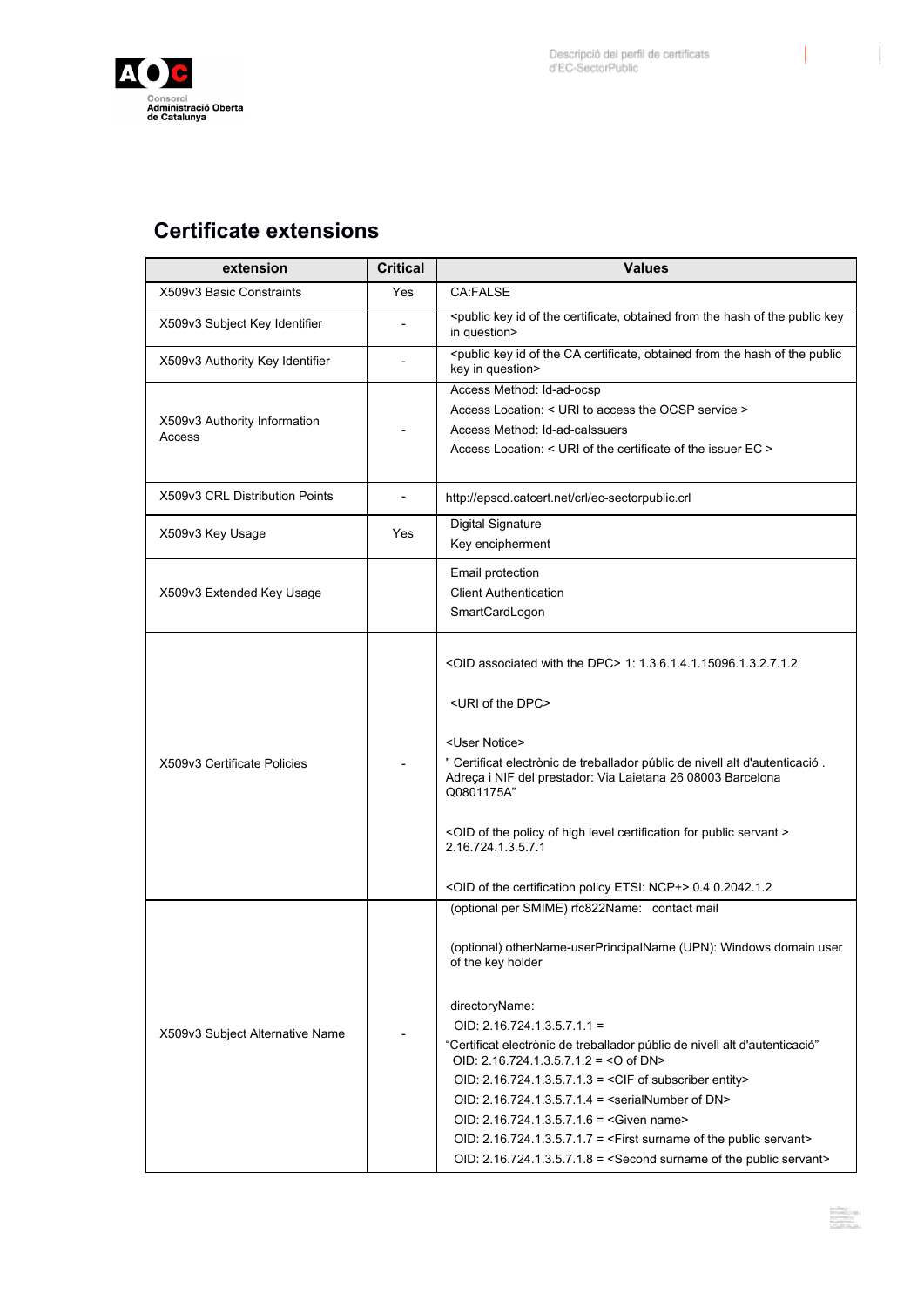

Descripció del perfil de certificats d'EC-SectorPublic

# <span id="page-17-0"></span>**PROFILE OF CPISA-1 CERTIFICATES**

#### <span id="page-17-1"></span>**Certificate**

| <b>DN</b> field         | <b>Name</b>                            | <b>Description</b>                                                                                                                                                      |
|-------------------------|----------------------------------------|-------------------------------------------------------------------------------------------------------------------------------------------------------------------------|
| O, Organization         | Organization                           | "Official" name of the certificate subscriber Organization, body or entity<br>of public law, to which the employee is associated                                        |
| OU, Organization Unit   | Organization Unit                      | "Treballador públic de nivell mig"                                                                                                                                      |
| Title (optional)        | Role, position                         | Should include the physical person position. That position associates<br>the person with the certificate subscriber administration, body of entity<br>of public law.    |
| SN, Serial Number       | e.g. NIF                               | Identification document of the signing person, in accordance with the<br>standard ETSI EN 319 412-1 <sup>2</sup>                                                        |
| Surname                 | Surname (physical person)              | First and second surnames as displayed on identification document<br>(National Id Document / Passport, ) + " - DNI" + VAT number of the<br>public servant               |
| Given name              | <b>First Name</b>                      | First name as displayed on identification document (National Id<br>Document / Passport)                                                                                 |
| CN, Common Name         | First name, surnames and<br><b>NIF</b> | First name and two surnames as displayed on identification document<br>(National Id Document / Passport, ) + " - DNI" + VAT number of the<br>public servant + "(TCAT")" |
| C, Country              | Country                                | $C = "ES"$                                                                                                                                                              |
| Organization Identifier |                                        | Following the technical standard ETSI EN 319 412-1 (VATES + VAT<br>number of the entity)                                                                                |

涂料

<span id="page-17-2"></span><sup>&</sup>lt;sup>2</sup>SerialNumber = e.g.: IDCES-0000000G. 3 characters to indicate the type of document (IDC = national identity document,  $P\hat{A}S=$  passport, etc.) + 2 characters to identify the country (ES) + Identity Number (Printable String)) Size [RFC 5280] 64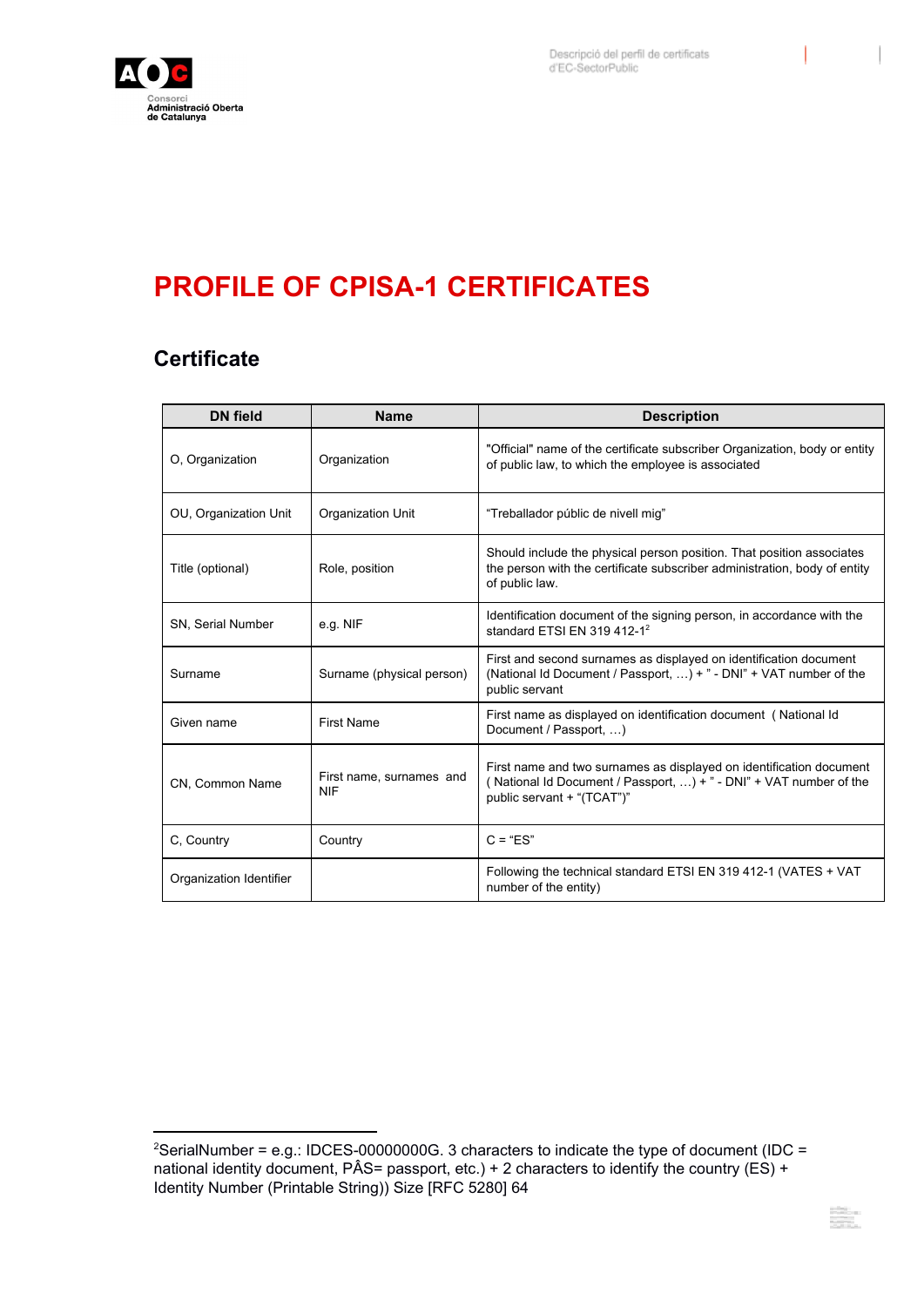

 $\mathbb{R}^n$ 

 $\overline{\phantom{a}}$ 

**Extensions**

| extension                               | <b>Critical</b> | <b>Values</b>                                                                                                                                                                                                                                                                                                                                                                                                                                                                              |
|-----------------------------------------|-----------------|--------------------------------------------------------------------------------------------------------------------------------------------------------------------------------------------------------------------------------------------------------------------------------------------------------------------------------------------------------------------------------------------------------------------------------------------------------------------------------------------|
| X509v3 Basic Constraints                | Yes             | CA:FALSE                                                                                                                                                                                                                                                                                                                                                                                                                                                                                   |
| X509v3 Subject Key Identifier           |                 | <public certificate,="" from="" hash="" id="" key="" obtained="" of="" public<br="" the="">key in question&gt;</public>                                                                                                                                                                                                                                                                                                                                                                    |
| X509v3 Authority Key Identifier         |                 | <public ca="" certificate,="" from="" hash="" id="" key="" obtained="" of="" the="" the<br="">public key in question&gt;</public>                                                                                                                                                                                                                                                                                                                                                          |
| X509v3 Authority Information Access     |                 | Access Method: Id-ad-ocsp<br>Access Location: < URI to access the OCSP service ><br>Access Method: Id-ad-calssuers<br>Access Location: < URI of the certificate of the issuer EC >                                                                                                                                                                                                                                                                                                         |
| X509v3 CRL Distribution Points          | $\overline{a}$  | http://epscd.catcert.net/crl/ec-sectorpublic.crl                                                                                                                                                                                                                                                                                                                                                                                                                                           |
| X509v3 Key Usage                        | Yes             | Digital Signature<br><b>Content Commitment</b><br>Key Encipherment                                                                                                                                                                                                                                                                                                                                                                                                                         |
| X509v3 Extended Key Usage               |                 | Email protection<br><b>Client Authentication</b>                                                                                                                                                                                                                                                                                                                                                                                                                                           |
| X509v3 Certificate Policies             |                 | <oid dpc="" of="" the=""> 1: 1.3.6.1.4.1.15096.1.3.2.7.3.1<br/><uri dpc="" of="" the=""><br/><user notice=""><br/>Certificat electrònic de treballador públic de nivell mig. Adreça i NIF<br/>del prestador: Via Laietana 26 08003 Barcelona Q0801175A"<br/><oid certificate="" for="" indicates="" mid-level="" public="" servant="" which=""><br/>2.16.724.1.3.5.7.2<br/><oid certification="" etsi:="" of="" policy="" qcp-n="" the=""> 0.4.0.194112.1.0</oid></oid></user></uri></oid> |
| <b>Qualified Certificate Statements</b> |                 | Id-etsi- qcs-QcCompliance 0.4.0.1862.1.1<br>Id-etsi- qcs-QcRetentionPeriod 0.4.0.1862.1.3: 15 years<br>Id-etsi- qcs-QcPDS 0.4.0.1862.1.5:<br>https://www.aoc.cat/catcert/pds_en<br>Id-etsi- qcs-QcType-esign 0.4.0.1862.1.6.1                                                                                                                                                                                                                                                              |

 $\frac{1}{\sqrt{2}}\sum_{i=1}^{n}$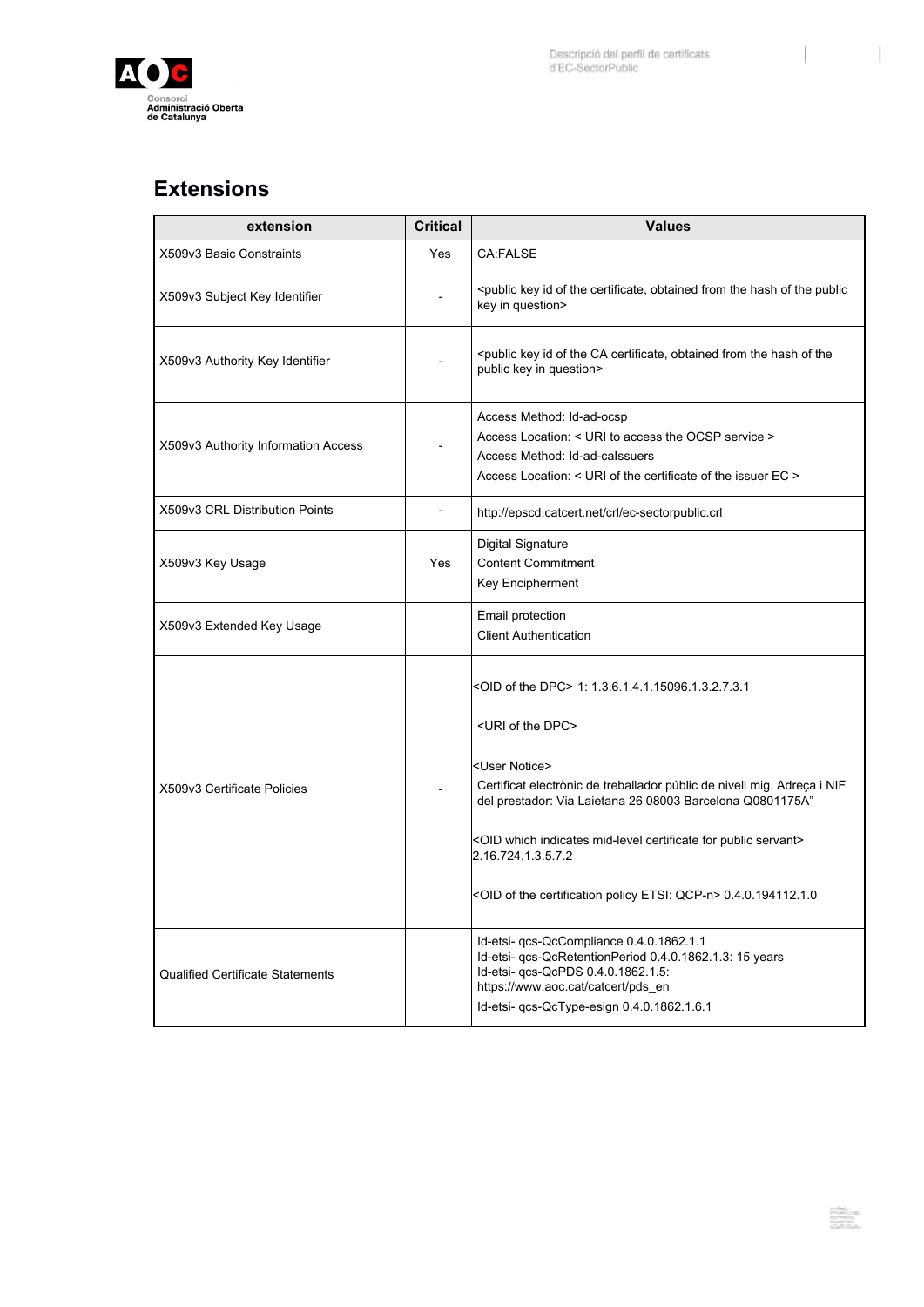

 $\begin{array}{c} \rule{0pt}{2ex} \rule{0pt}{2ex} \rule{0pt}{2ex} \rule{0pt}{2ex} \rule{0pt}{2ex} \rule{0pt}{2ex} \rule{0pt}{2ex} \rule{0pt}{2ex} \rule{0pt}{2ex} \rule{0pt}{2ex} \rule{0pt}{2ex} \rule{0pt}{2ex} \rule{0pt}{2ex} \rule{0pt}{2ex} \rule{0pt}{2ex} \rule{0pt}{2ex} \rule{0pt}{2ex} \rule{0pt}{2ex} \rule{0pt}{2ex} \rule{0pt}{2ex} \rule{0pt}{2ex} \rule{0pt}{2ex} \rule{0pt}{2ex} \rule{0pt}{$ 

 $\bigg]$ 

 $\frac{1}{\sqrt{2}}$ 

|                                 | rfc822Name: contact mail (optional)                                                        |
|---------------------------------|--------------------------------------------------------------------------------------------|
|                                 |                                                                                            |
|                                 | directoryName:                                                                             |
|                                 | OID: 2.16.724.1.3.5.7.2.1 = Mid-level electronic certificate for public<br>servant         |
|                                 | OID: 2.16.724.1.3.5.7.2.2 = < O of DN>                                                     |
| X509v3 Subject Alternative Name | OID: 2.16.724.1.3.5.7.2.3 = <cif entity="" of="" subscriber="" the=""></cif>               |
|                                 | OID: 2.16.724.1.3.5.7.2.4 = <serialnumber dn="" of=""></serialnumber>                      |
|                                 | OID: 2.16.724.1.3.5.7.2.6 = <given name=""></given>                                        |
|                                 | OID: 2.16.724.1.3.5.7.2.7 = <first of="" public="" servant="" surname="" the=""></first>   |
|                                 | OID: 2.16.724.1.3.5.7.2.8 = <second of="" public="" servant="" surname="" the=""></second> |
|                                 | OID: 2.16.724.1.3.5.7.2.9 = $\leq$ Email address of the public servant>                    |
|                                 |                                                                                            |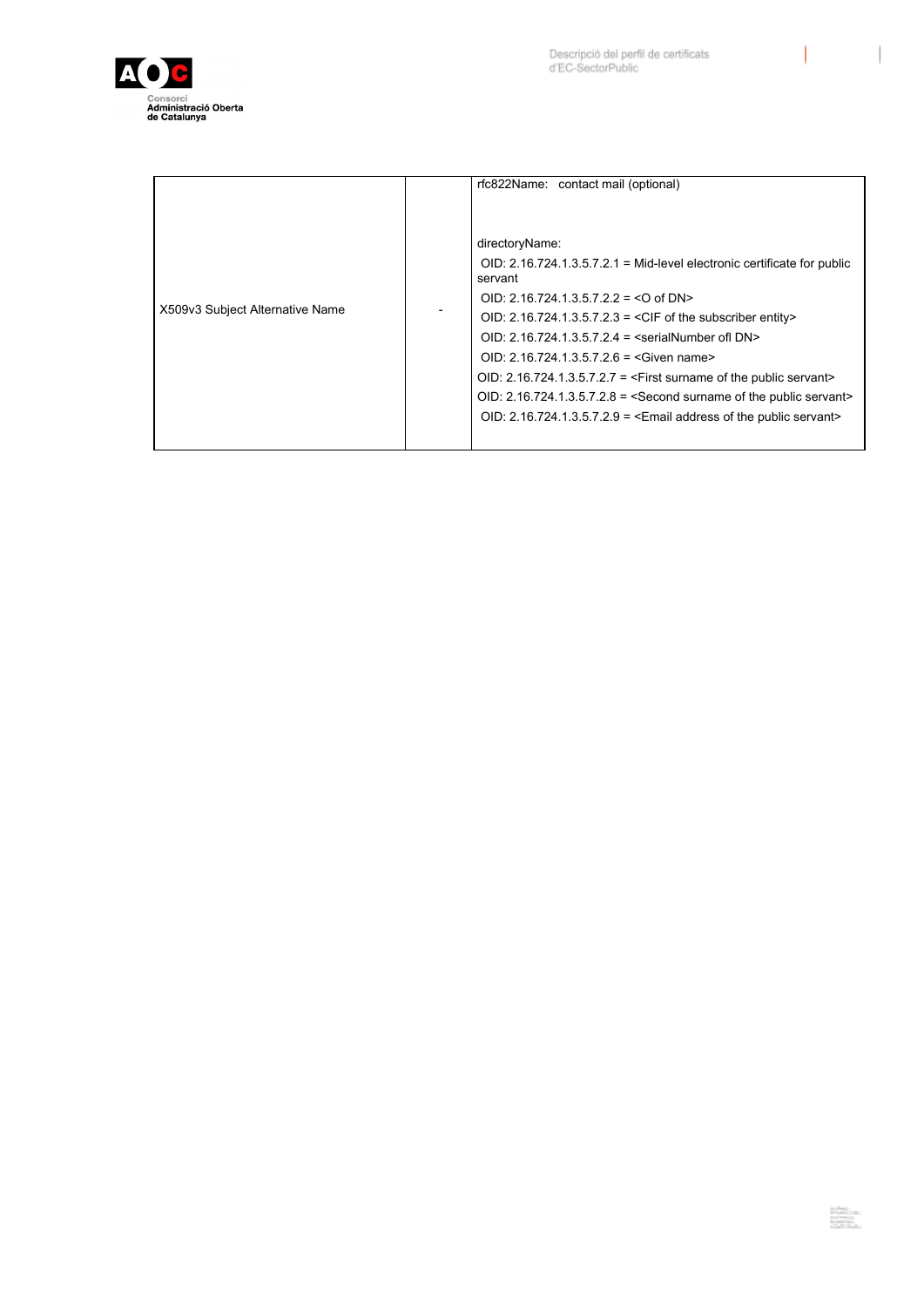

갔다

# <span id="page-20-1"></span><span id="page-20-0"></span>**PROFILE OF CPISA-2 CERTIFICATES**

| <b>DN</b> field         | <b>Name</b>                                | <b>Description</b>                                                                                                                                                      |
|-------------------------|--------------------------------------------|-------------------------------------------------------------------------------------------------------------------------------------------------------------------------|
| O, Organization         | Organization                               | "Official" name of the certificate subscriber Organization, body or entity<br>of public law, to which the employee is associated.                                       |
| OU, Organization Unit   | Organization Unit                          | "Persona vinculada de nivell mig"                                                                                                                                       |
| Title (optional)        | Role/Position                              | Should include the physical person position. That position associates<br>the person with the certificate subscriber administration, body of entity<br>of public law.    |
| SN, Serial Number       | <b>NIF</b>                                 | Identification document number of the signer, in accordance with the<br>semantics proposed by the standard ETSI EN 319 412-1 <sup>3</sup>                               |
| Surname                 | Surnames (physical<br>person)              | First and second surnames (in accordance with document<br>of identity (National Id Document / Passport, ) + " - DNI " + VAT<br>number of public servant                 |
| Given name              | <b>First Name</b>                          | First name, in accordance with document of identity (National Id<br>Document / Passport, )                                                                              |
| CN, Common Name         | First name, surnames and<br>identity (NIF) | First name and two surnames as displayed on identification document<br>(National Id Document / Passport, ) + " - DNI" + VAT number of the<br>public servant+ " (TCAT")" |
| C, Country              | Country                                    | $C = "ES"$                                                                                                                                                              |
| Organization Identifier |                                            | Following the technical standard ETSI EN 319 412-1 (VATES + VAT<br>number of the entity)                                                                                |

<span id="page-20-2"></span> $3$  SerialNumber = e.g.: IDCES-0000000G. 3 characters to indicate the type of document (IDC = national identity document, PAS= passport, etc.) + 2 characters to identify the country (ES) + Identity Number (Printable String)) Size [RFC 5280] 64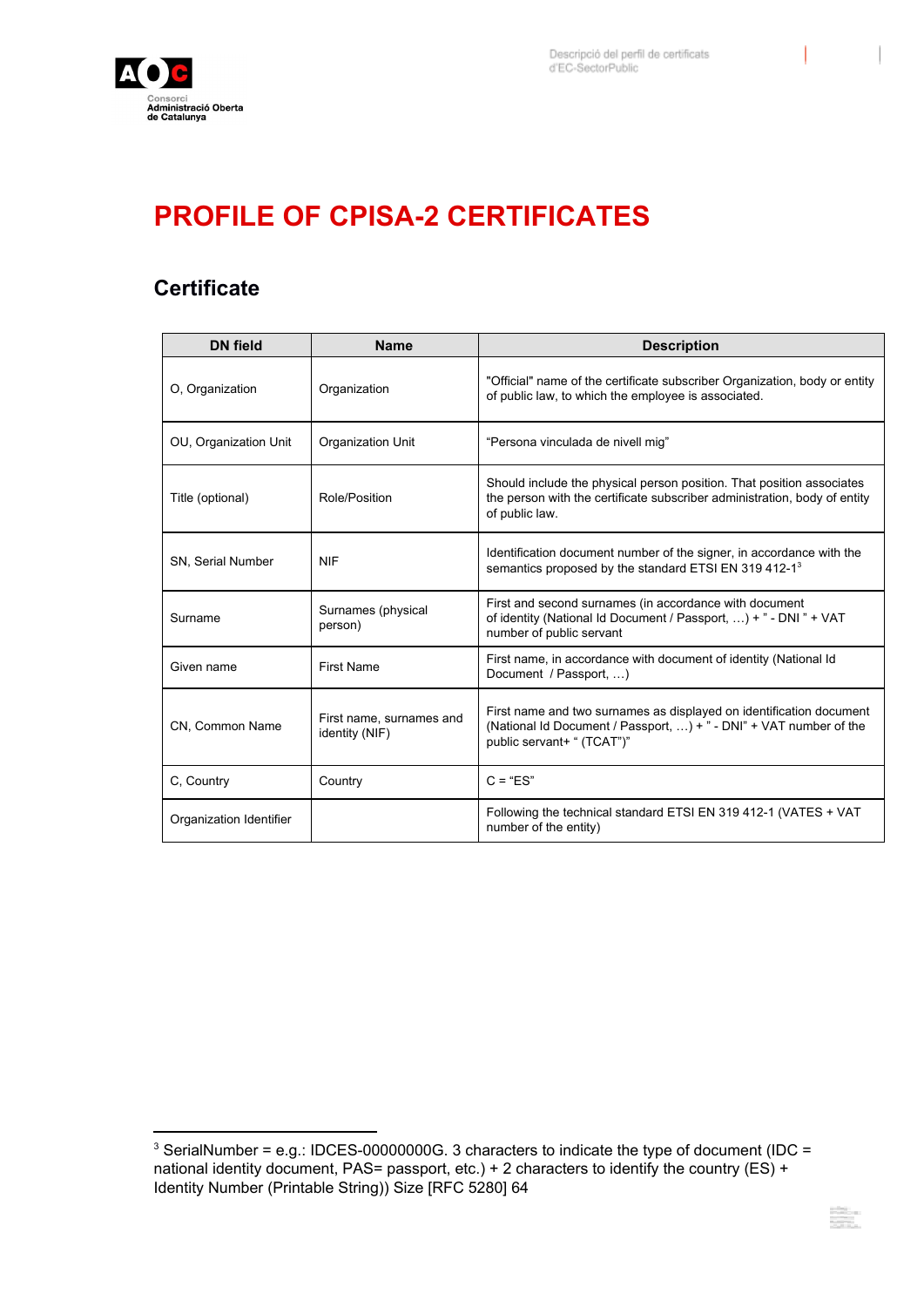

 $\mathbf{I}$ 

 $\overline{\phantom{a}}$ 

### **Extensions**

| extension                               | <b>Critical</b> | <b>Values</b>                                                                                                                                                                                                                                                                                                                                                      |
|-----------------------------------------|-----------------|--------------------------------------------------------------------------------------------------------------------------------------------------------------------------------------------------------------------------------------------------------------------------------------------------------------------------------------------------------------------|
| X509v3 Basic Constraints                | Yes             | CA:FALSE                                                                                                                                                                                                                                                                                                                                                           |
| X509v3 Subject Key Identifier           |                 | <public certificate,="" from="" hash="" id="" key="" key<br="" obtained="" of="" public="" the="">in question&gt;</public>                                                                                                                                                                                                                                         |
| X509v3 Authority Key Identifier         |                 | <public ca="" certificate,="" from="" hash="" id="" key="" obtained="" of="" public<br="" the="">key in question&gt;</public>                                                                                                                                                                                                                                      |
| X509v3 Authority Information Access     |                 | Access Method: Id-ad-ocsp<br>Access Location: < URI to access the OCSP service ><br>Access Method: Id-ad-calssuers<br>Access Location: < URI of the certificate of the issuer EC >                                                                                                                                                                                 |
| X509v3 CRL Distribution Points          |                 | http://epscd.catcert.net/crl/ec-sectorpublic.crl                                                                                                                                                                                                                                                                                                                   |
| X509v3 Key Usage                        | Yes             | Digital Signature<br><b>Content Commitment</b><br>Key encipherment                                                                                                                                                                                                                                                                                                 |
| X509v3 Extended Key Usage               |                 | Email protection<br><b>Client Authentication</b>                                                                                                                                                                                                                                                                                                                   |
| X509v3 Certificate Policies             |                 | <oid dpc="" of="" the=""> 1.3.6.1.4.1.15096.1.3.2.86.1<br/><uri dpc="" of="" the=""><br/><user notice=""><br/>" Certificat electrònic de persona vinculada de nivell mig. Adreça i NIF<br/>del prestador: Via Laietana 26 08003 Barcelona Q0801175A"<br/><oid certification="" etsi:="" of="" policy="" qcp-n="" the=""> 0.4.0.194112.1.0</oid></user></uri></oid> |
| <b>Qualified Certificate Statements</b> |                 | Id-etsi- qcs-QcCompliance 0.4.0.1862.1.1<br>Id-etsi- qcs-QcRetentionPeriod 0.4.0.1862.1.3: 15 anys<br>Id-etsi- qcs-QcPDS 0.4.0.1862.1.5: https://www.aoc.cat/catcert/pds_en<br>Id-etsi- qcs-QcType-esign 0.4.0.1862.1.6.1                                                                                                                                          |
| X509v3 Subject Alternative Name         |                 | rfc822Name: contact mail (optional)                                                                                                                                                                                                                                                                                                                                |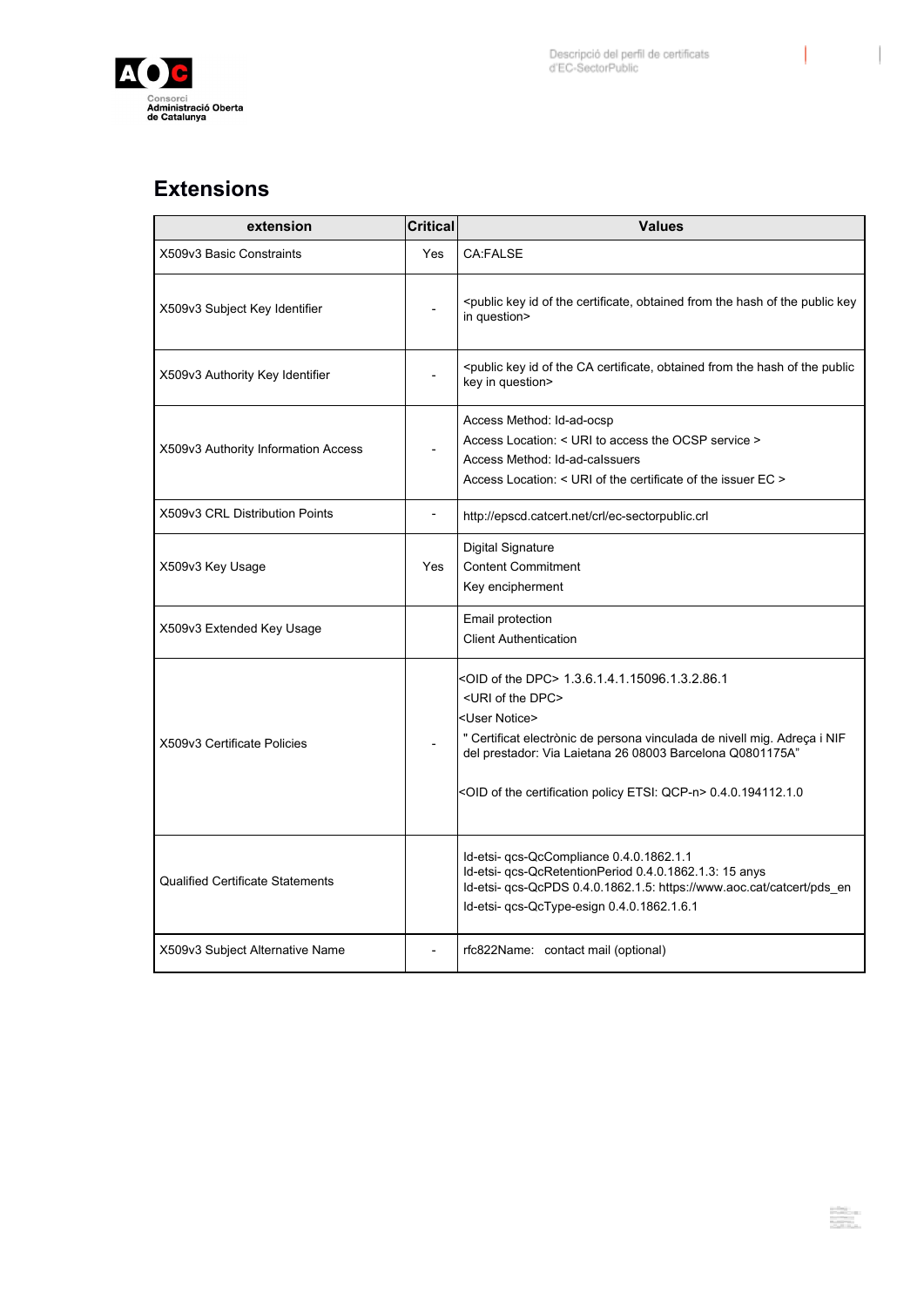

갔다

# <span id="page-22-1"></span><span id="page-22-0"></span>**PROFILE OF CPISQ-2 CERTIFICATES**

| <b>DN</b> field         | <b>Name</b>                                | <b>Description</b>                                                                                                                                                                  |
|-------------------------|--------------------------------------------|-------------------------------------------------------------------------------------------------------------------------------------------------------------------------------------|
| O, Organization         | Organization                               | "Official" name of the certificate subscriber Organization, body or entity<br>of public law, to which the employee is associated.                                                   |
| OU, Organization Unit   | Organization Unit                          | "Persona vinculada de nivell alt"                                                                                                                                                   |
| Title (optional)        | Role/position                              | Should include the physical person position. That position associates<br>the person with the certificate subscriber administration, body of entity<br>of public law.                |
| SN, Serial Number       | <b>NIF</b>                                 | VAT number or National Id for Foreigners of public servant.<br>Preferably in accordance with the semantics proposed by standard<br>ETSI EN 319 412-1 <sup>4</sup>                   |
| Surname                 | Surnames (physical<br>person)              | First and second surnames (in accordance with document<br>of identity (National Id Document / Passport, ) + " - DNI " + VAT<br>number of affiliated person                          |
| Given name              | First name                                 | First name, in accordance with document of identity (National Id<br>Document / Passport, )                                                                                          |
| CN, Common Name         | First name, surnames and<br>identity (NIF) | First name and two surnames as displayed on identification document<br>(National Id Document / Passport, $\dots$ ) + " - DNI" + VAT number of the<br>affiliated person + " (TCAT")" |
| C, Country              | Country                                    | $C = "ES"$                                                                                                                                                                          |
| Organization Identifier |                                            | Following the technical standard ETSI EN 319 412-1 (VATES + VAT<br>number of the entity)                                                                                            |

<span id="page-22-2"></span><sup>4</sup> SerialNumber = e.g: IDCES-00000000G. 3 characters to indicate the type of document (IDC = national identity document) + 2 characters to identify the country (ES) + Identity Number (Printable String)) Size [RFC 5280] 64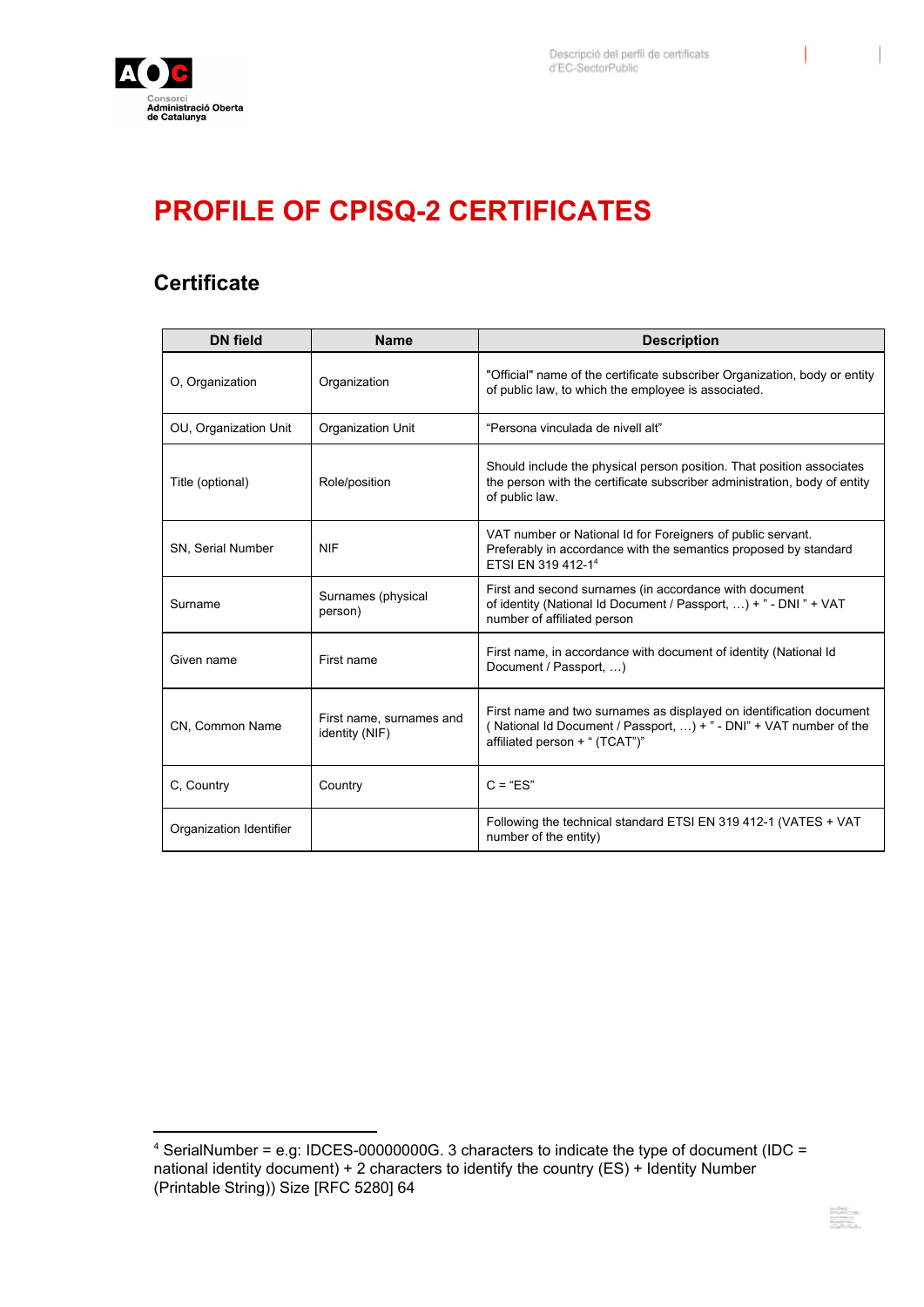

**Extensions**

| extension                               | <b>Critical</b> | <b>Values</b>                                                                                                                                                                                                                                                                                                                                                               |
|-----------------------------------------|-----------------|-----------------------------------------------------------------------------------------------------------------------------------------------------------------------------------------------------------------------------------------------------------------------------------------------------------------------------------------------------------------------------|
| X509v3 Basic Constraints                | Yes             | <b>CA:FALSE</b>                                                                                                                                                                                                                                                                                                                                                             |
| X509v3 Subject Key Identifier           |                 | <public certificate,="" from="" hash="" id="" key="" obtained="" of="" public<br="" the="">key in question&gt;</public>                                                                                                                                                                                                                                                     |
| X509v3 Authority Key Identifier         |                 | <public ca="" certificate,="" from="" hash="" id="" key="" obtained="" of="" the="" the<br="">public key in question&gt;</public>                                                                                                                                                                                                                                           |
| X509v3 Authority Information Access     |                 | Access Method: Id-ad-ocsp<br>Access Location: < URI to access the OCSP service ><br>Access Method: Id-ad-calssuers<br>Access Location: < URI of the certificate of the issuer EC >                                                                                                                                                                                          |
| X509y3 CRL Distribution Points          |                 | http://epscd.catcert.net/crl/ec-sectorpublic.crl                                                                                                                                                                                                                                                                                                                            |
| <b>Qualified Certificate Statements</b> | Yes             | Id-etsi- qcs-QcCompliance 0.4.0.1862.1.1<br>Id-etsi- qcs-QcRetentionPeriod 0.4.0.1862.1.3: 15 years<br>Id-etsi- gcs-QcSSCD 0.4.0.1862.1.4<br>Id-etsi- qcs-QcPDS 0.4.0.1862.1.5:<br>https://www.aoc.cat/catcert/pds en<br>Id-etsi- qcs-QcType 0.4.0.1862.1.6.1                                                                                                               |
| X509v3 Key Usage                        | Yes             | Digital Signature<br><b>Content Commitment</b><br>Key encipherment                                                                                                                                                                                                                                                                                                          |
| X509v3 Extended Key Usage               |                 | Email protection<br><b>Client Authentication</b><br>SmartCardLogon                                                                                                                                                                                                                                                                                                          |
| X509v3 Certificate Policies             |                 | <oid associated="" dpc="" the="" with=""> 1.3.6.1.4.1.15096.1.3.2.82.1<br/><uri dpc="" of="" the=""><br/>User Notice: "Certificat electrònic de persona vinculada de nivell alt.<br/>Adreça i NIF del prestador: Via Laietana 26 08003 Barcelona<br/>Q0801175A"<br/><oid certification="" etsi:="" of="" policy="" qcp-n-qscd="" the=""> 0.4.0.194112.1.2</oid></uri></oid> |
| X509v3 Subject Alternative Name         |                 | (optional for SMIME) rfc822Name: contact mail<br>(optional) otherName-userPrincipalName (UPN): Windows domain<br>user of the key holder                                                                                                                                                                                                                                     |

 $\mathbf{I}$ 

 $\overline{\phantom{a}}$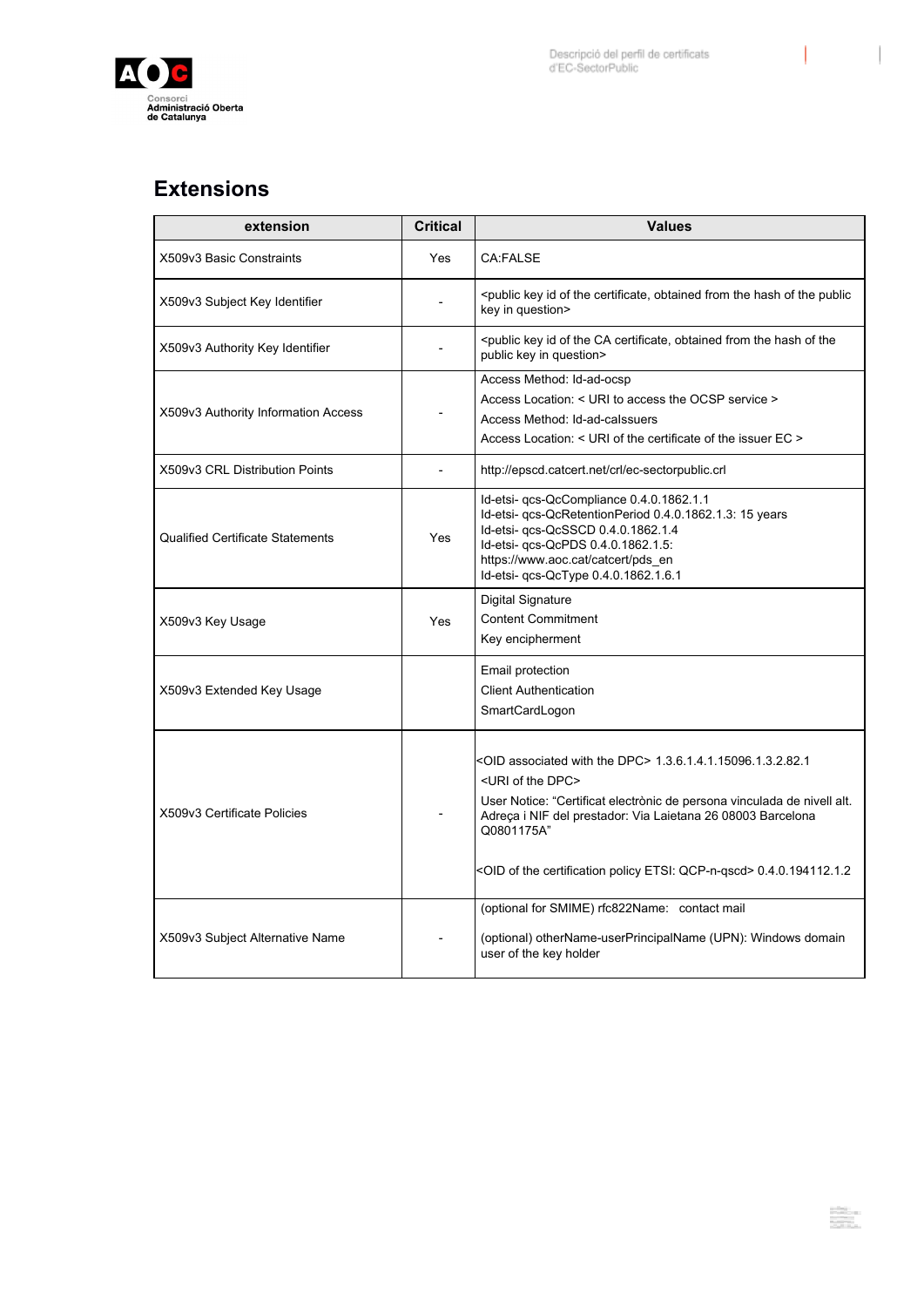

 $\blacksquare$ 

 $\frac{1}{\sqrt{2}}\sum_{i=1}^{n}$ 

# <span id="page-24-1"></span><span id="page-24-0"></span>**PROFILE OF CPPI-1 CERTIFICATES**

<span id="page-24-2"></span>

| <b>DN</b> field       | <b>Name</b>                                                                | <b>Description</b>                                                                                                               |
|-----------------------|----------------------------------------------------------------------------|----------------------------------------------------------------------------------------------------------------------------------|
| O. Organization       | Organization                                                               | "Official" name of the certificate subscriber Organization, body or entity<br>of public law, to which the employee is associated |
| OU, Organization Unit | Organization Unit                                                          | "Treballador públic amb pseudònim de nivell alt d'autenticació"                                                                  |
| Pseudonym             | Mandatory Pseudonym<br>in accordance with<br>standard ETSI EN 319<br>412-2 | Ex: NIP 111111111                                                                                                                |
| CN, Common Name       | It is necessary to provide<br>pseudonym and body                           | Pseudonym + " - " + Title + $(AUT)$<br>Ex: NIP 11111111 - SUBINSPECTOR (AUT)                                                     |
| C. Country            | País                                                                       | $C = "FS"$                                                                                                                       |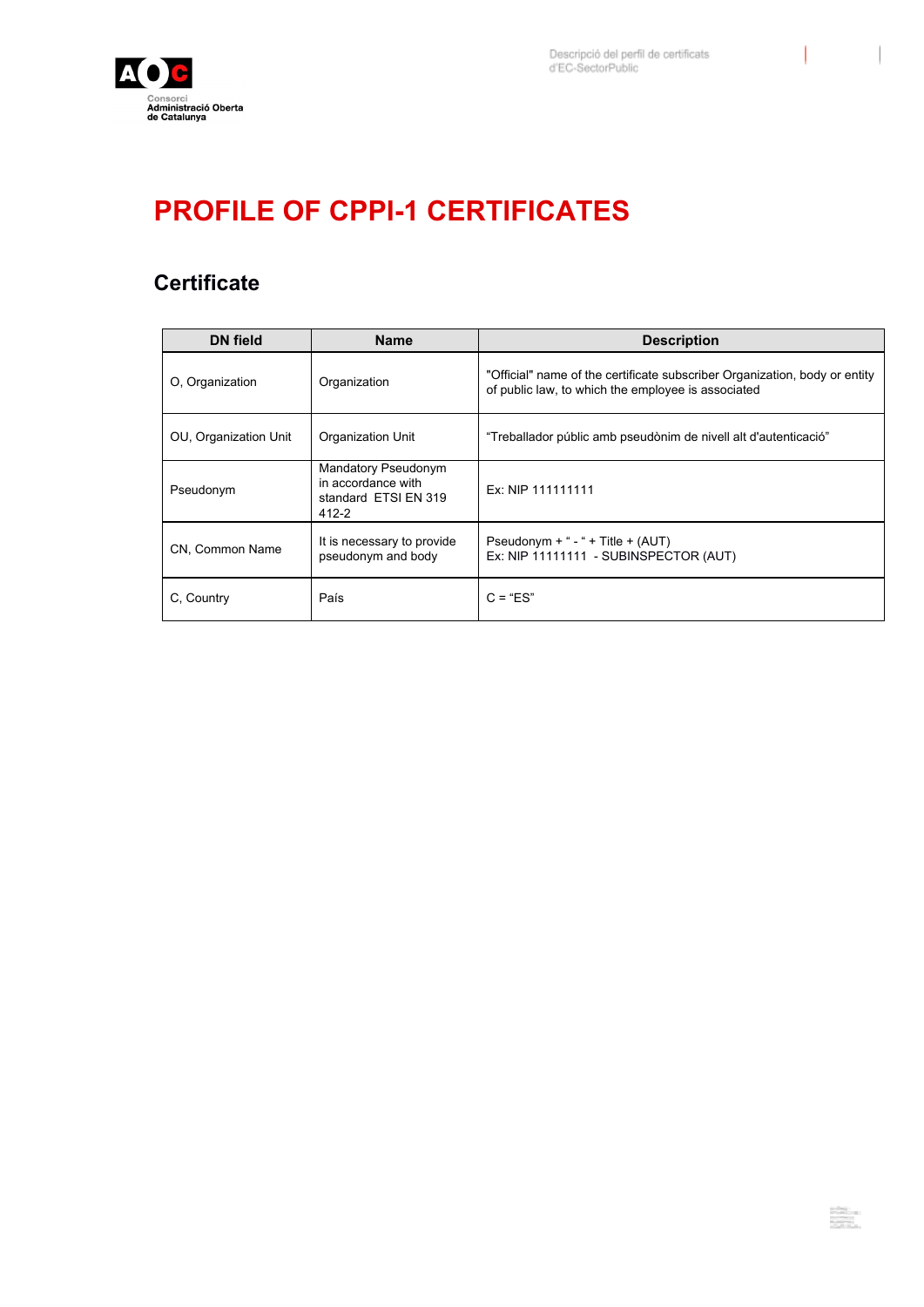

 $\bigl($ 

 $\bigg)$ 

### **Extensions**

| extension                           | <b>Critical</b>          | <b>Values</b>                                                                                                                                                                                                                                                                                                                                                                                                                                                                                                                                            |
|-------------------------------------|--------------------------|----------------------------------------------------------------------------------------------------------------------------------------------------------------------------------------------------------------------------------------------------------------------------------------------------------------------------------------------------------------------------------------------------------------------------------------------------------------------------------------------------------------------------------------------------------|
| X509v3 Basic Constraints            | Yes                      | <b>CA:FALSE</b>                                                                                                                                                                                                                                                                                                                                                                                                                                                                                                                                          |
| X509v3 Subject Key Identifier       | $\overline{\phantom{0}}$ | <public certificate,="" from="" hash="" id="" key="" key<br="" obtained="" of="" public="" the="">in question&gt;</public>                                                                                                                                                                                                                                                                                                                                                                                                                               |
| X509v3 Authority Key Identifier     |                          | <public ca="" certificate,="" from="" hash="" id="" key="" obtained="" of="" public<br="" the="">key in question&gt;</public>                                                                                                                                                                                                                                                                                                                                                                                                                            |
| X509v3 Authority Information Access |                          | Access Method: Id-ad-ocsp<br>Access Location: < URI to access the OCSP service ><br>Access Method: Id-ad-calssuers<br>Access Location: < URI of the certificate of the issuer EC >                                                                                                                                                                                                                                                                                                                                                                       |
| X509v3 CRL Distribution Points      |                          | http://epscd.catcert.net/crl/ec-sectorpublic.crl                                                                                                                                                                                                                                                                                                                                                                                                                                                                                                         |
| X509v3 Key Usage                    | Yes                      | <b>Digital Signature</b><br>Key encipherment                                                                                                                                                                                                                                                                                                                                                                                                                                                                                                             |
| X509v3 Extended Key Usage           |                          | <b>Email Protection</b><br><b>Client Authentication</b><br>SmartCardLogon                                                                                                                                                                                                                                                                                                                                                                                                                                                                                |
| X509v3 Certificate Policies         |                          | <oid associated="" dpc="" the="" with=""> 1.3.6.1.4.1.15096.1.3.2.4.1.2<br/><uri dpc="" of="" the=""><br/>User Notice: "Certificat electrònic de treballador públic amb pseudònim<br/>de nivell alt d'autenticació. Adreça i NIF del prestador: Via Laietana 26<br/>08003 Barcelona Q0801175A"<br/><oid associated="" certificate="" for="" high-level="" public="" servant="" with="" with<br="">pseudonym&gt; 2.16.724.1.3.5.4.1<br/><oid certification="" etsi:="" ncp+="" of="" policy="" the=""> 0.4.0.2042.1.2<sup>5</sup></oid></oid></uri></oid> |
| X509v3 Subject Alternative Name     |                          | (optional) otherName-userPrincipalName (UPN): Windows domain user<br>of the key holder<br>directoryName:<br>OID: 2.16.724.1.3.5.4.1.1 = " Certificat electrònic de treballador públic<br>amb pseudònim de nivell alt d'autenticació"<br>OID: 2.16.724.1.3.5.4.1.2 = < O of DN><br>OID: 2.16.724.1.3.5.4.1.3 = <cif entity="" of="" subscriber=""></cif>                                                                                                                                                                                                  |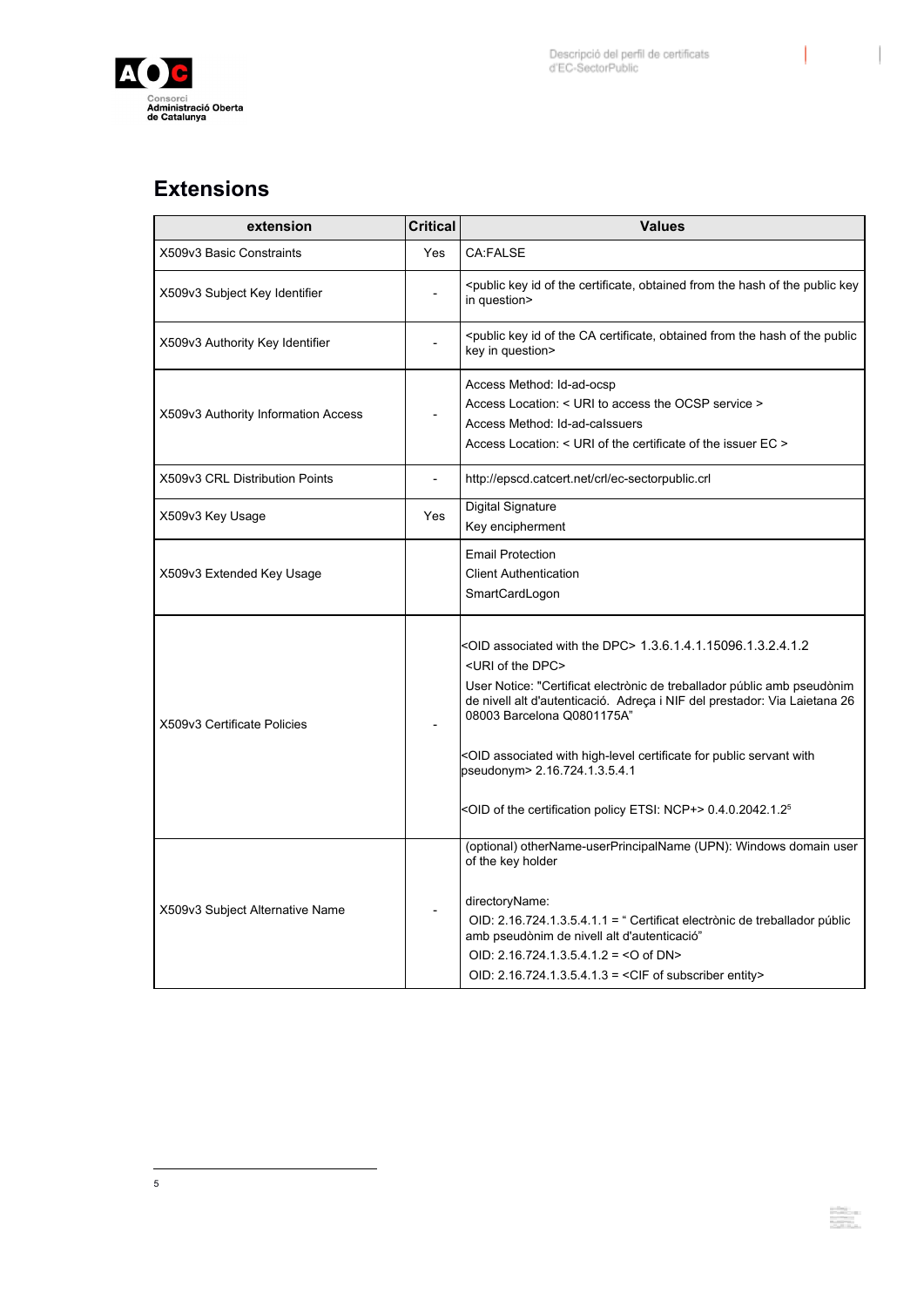

an<br>Si

I

# <span id="page-26-1"></span><span id="page-26-0"></span>**PROFILE OF CPPSQ-1 CERTIFICATES**

<span id="page-26-2"></span>

| <b>DN</b> field       | <b>Name</b>                                                                | <b>Description</b>                                                                                                                |
|-----------------------|----------------------------------------------------------------------------|-----------------------------------------------------------------------------------------------------------------------------------|
| O. Organization       | Organization                                                               | "Official" name of the certificate subscriber Organization, body or entity<br>of public law, to which the employee is associated. |
| OU, Organization Unit | Organization Unit                                                          | "Treballador públic amb pseudònim de nivell alt."                                                                                 |
| Pseudonym             | Mandatory Pseudonym<br>in accordance with<br>standard ETSI EN 319<br>412-2 | Ex: NIP 111111111                                                                                                                 |
| CN, Common Name       | It is necessary to provide<br>pseudonym and body                           | Pseudonym + " - " + Title + $(SIG)$<br>Ex: NIP 11111111 - SUBINSPECTOR (SIG)                                                      |
| C. Country            | Country                                                                    | $C = "ES"$                                                                                                                        |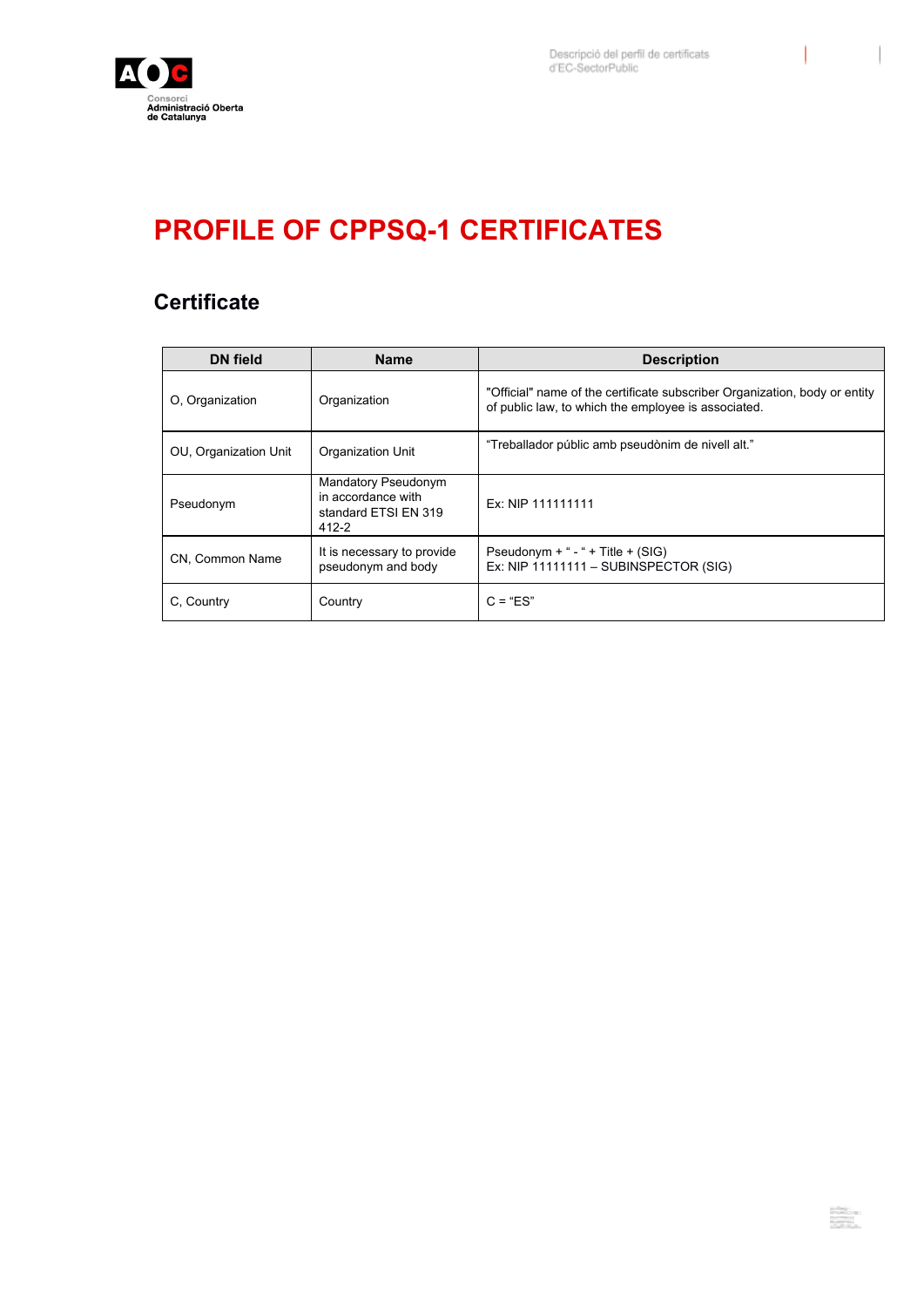

 $\mathbf{I}$ 

 $\overline{\phantom{a}}$ 

#### **Extensions**

| extension                               | <b>Critical</b> | <b>Values</b>                                                                                                                                                                                                                                                                                                                                                                                                                                                                                                                                       |
|-----------------------------------------|-----------------|-----------------------------------------------------------------------------------------------------------------------------------------------------------------------------------------------------------------------------------------------------------------------------------------------------------------------------------------------------------------------------------------------------------------------------------------------------------------------------------------------------------------------------------------------------|
| X509v3 Basic Constraints                | Yes             | <b>CA:FALSE</b>                                                                                                                                                                                                                                                                                                                                                                                                                                                                                                                                     |
| X509v3 Subject Key Identifier           |                 | <public certificate,="" from="" hash="" id="" key="" key<br="" obtained="" of="" public="" the="">in question&gt;</public>                                                                                                                                                                                                                                                                                                                                                                                                                          |
| X509v3 Authority Key Identifier         |                 | <public ca="" certificate,="" from="" hash="" id="" key="" obtained="" of="" public<br="" the="">key in question&gt;</public>                                                                                                                                                                                                                                                                                                                                                                                                                       |
| X509v3 Authority Information Access     |                 | Access Method: Id-ad-ocsp<br>Access Location: < URI to access the OCSP service ><br>Access Method: Id-ad-calssuers<br>Access Location: < URI of the certificate of the issuer EC >                                                                                                                                                                                                                                                                                                                                                                  |
| X509y3 CRL Distribution Points          |                 | http://epscd.catcert.net/crl/ec-sectorpublic.crl                                                                                                                                                                                                                                                                                                                                                                                                                                                                                                    |
| X509v3 Certificate Policies             |                 | <oid corresponding="" dpc="" of="" the=""> 1.3.6.1.4.1.15096.1.3.2.4.1.1<br/><uri dpc="" of="" the=""><br/>User Notice: " Certificat qualificat de signatura de treballador públic amb<br/>pseudònim de nivell alt. Adreça i NIF del prestador: Via Laietana 26<br/>08003 Barcelona Q0801175A"<br/><oid associated="" certificate="" for="" high-level="" public="" servant="" with="" with<br="">pseudonym&gt; 2.16.724.1.3.5.4.<br/><oid certification="" etsi:="" of="" policy="" qcp-n-qscd="" the=""> 0.4.0.194112.1.2</oid></oid></uri></oid> |
| <b>Qualified Certificate Statements</b> | Yes             | Id-etsi- qcs-QcCompliance 0.4.0.1862.1.1<br>Id-etsi- qcs-QcRetentionPeriod 0.4.0.1862.1.3: 15 years<br>Id-etsi- qcs-QcSSCD 0.4.0.1862.1.4<br>Id-etsi- qcs-QcPDS 0.4.0.1862.1.5: https://www.aoc.cat/catcert/pds_en<br>Id-etsi- qcs-QcType-esign 0.4.0.1862.1.6.1                                                                                                                                                                                                                                                                                    |
| X509v3 Key Usage                        | Yes             | <b>Content Commitment</b>                                                                                                                                                                                                                                                                                                                                                                                                                                                                                                                           |
| X509v3 Subject Alternative Name         | $\overline{a}$  | directoryName:<br>OID: 2.16.724.1.3.5.4.1.1 = "Certificat qualificat de signatura de<br>treballador públic amb pseudònim de nivell alt"<br>OID: 2.16.724.1.3.5.4.1.2 = < O of DN><br>OID: 2.16.724.1.3.5.4.1.3 = < CIF of subscriber entity >                                                                                                                                                                                                                                                                                                       |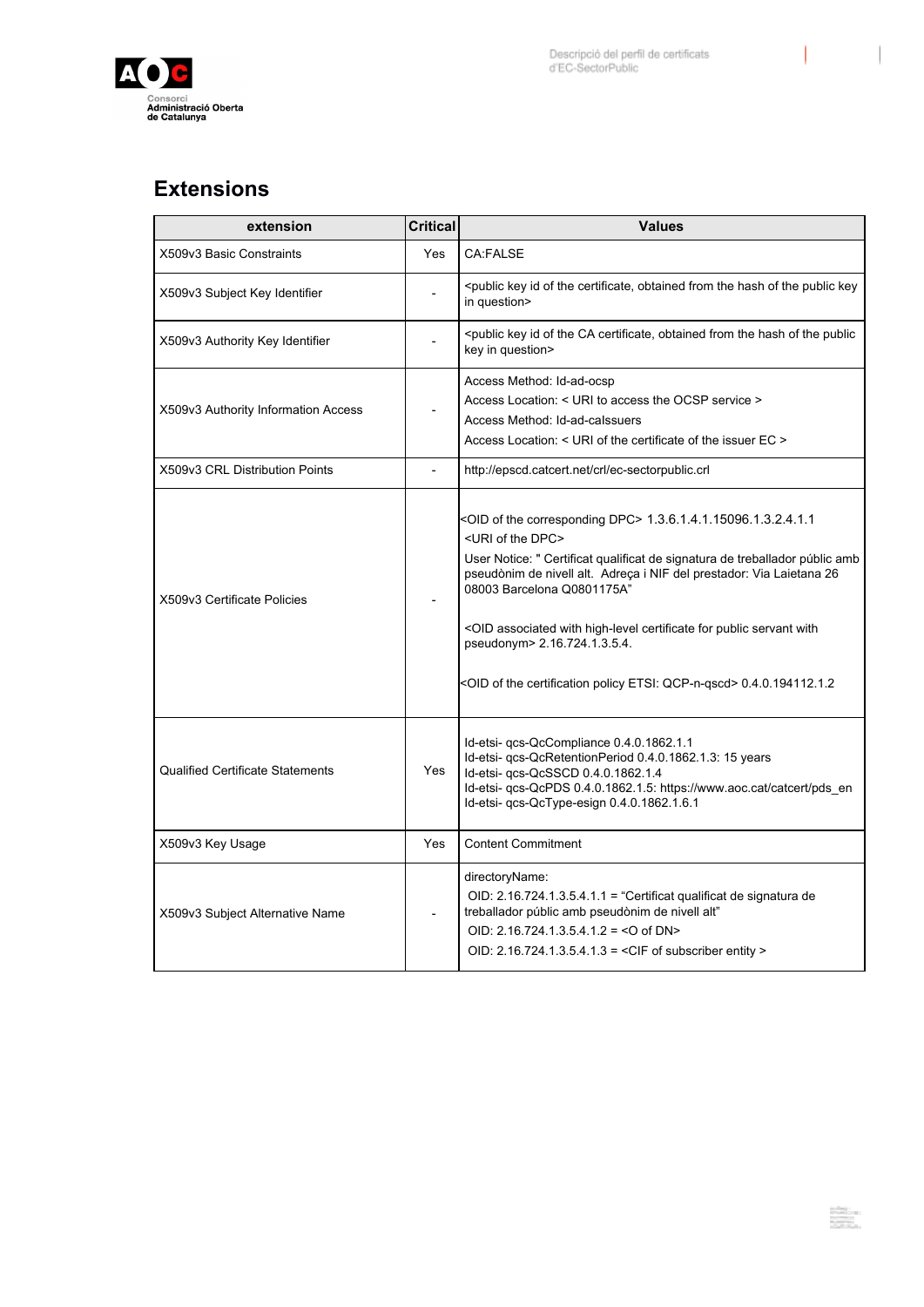

95 F

## <span id="page-28-0"></span>**PROFILE OF CPRISQ-1 CERTIFICATES**

#### <span id="page-28-1"></span>**Certificate**

| <b>DN</b> field         | <b>Name</b>                                | <b>Description</b>                                                                                                                                         |
|-------------------------|--------------------------------------------|------------------------------------------------------------------------------------------------------------------------------------------------------------|
| O, Organization         | Organization                               | "Official" name of the certificate subscriber Organization, body or entity<br>of public law, to which the employee is associated.                          |
| OU, Organization Unit   | Organization Unit                          | "Representant davant les AAPP de nivell alt"                                                                                                               |
| SN, Serial Number       | Identification (NIF)                       | Identification document number of public servant with the semantics<br>proposed by the standard ETSI EN 319 412-16                                         |
| Surname                 | Surnames (physical<br>person)              | First and second surnames (in accordance with document<br>of identity (National Id Document / Passport, ) + " - DNI " + VAT<br>number of affiliated person |
| Given name              | First name                                 | First name, in accordance with document of identity (National Id<br>Document / Passport, )                                                                 |
| CN, Common Name         | First name, surnames and<br>identity (NIF) | See specific table<br>Example: "12345678Z Pedro Antonio López (R: B0085974Z)"                                                                              |
| C, Country              | Country                                    | $C = "ES"$                                                                                                                                                 |
| Organization Identifier |                                            | Following the technical standard ETSI EN 319 412-1 (VATES + VAT<br>number of the entity, e.g. VATES-B0085974Z)                                             |
|                         |                                            | Reg:XXX /Page:XXX /Volume:XXX /Section:XXX /Book:XXX/<br>Sheet:XXX /Data: dd-mm-aaaa /Registration:XXX                                                     |
| Description (2.5.4.13)  | Representation data                        | Notary: Name Surname1 Surname2/Protocol number: XXX /Grant<br>Date: dd-mm-aaaa                                                                             |
|                         |                                            | In Bulletins or Official Journals: Bulletin: XXX /Date: dd-mm-aaaa<br>/Resolution Number: XXX                                                              |

#### <span id="page-28-2"></span>**Common name**

| Size(*)<br>Field<br><b>Example</b><br>Content |
|-----------------------------------------------|
|-----------------------------------------------|

 $6$  SerialNumber = e.g.: IDCES-0000000G. 3 characters to indicate the type of document (IDC = national identity document, PAS= passport, etc.) + 2 characters to identify the country (ES) + Identity Number (Printable String)) Size [RFC 5280] 64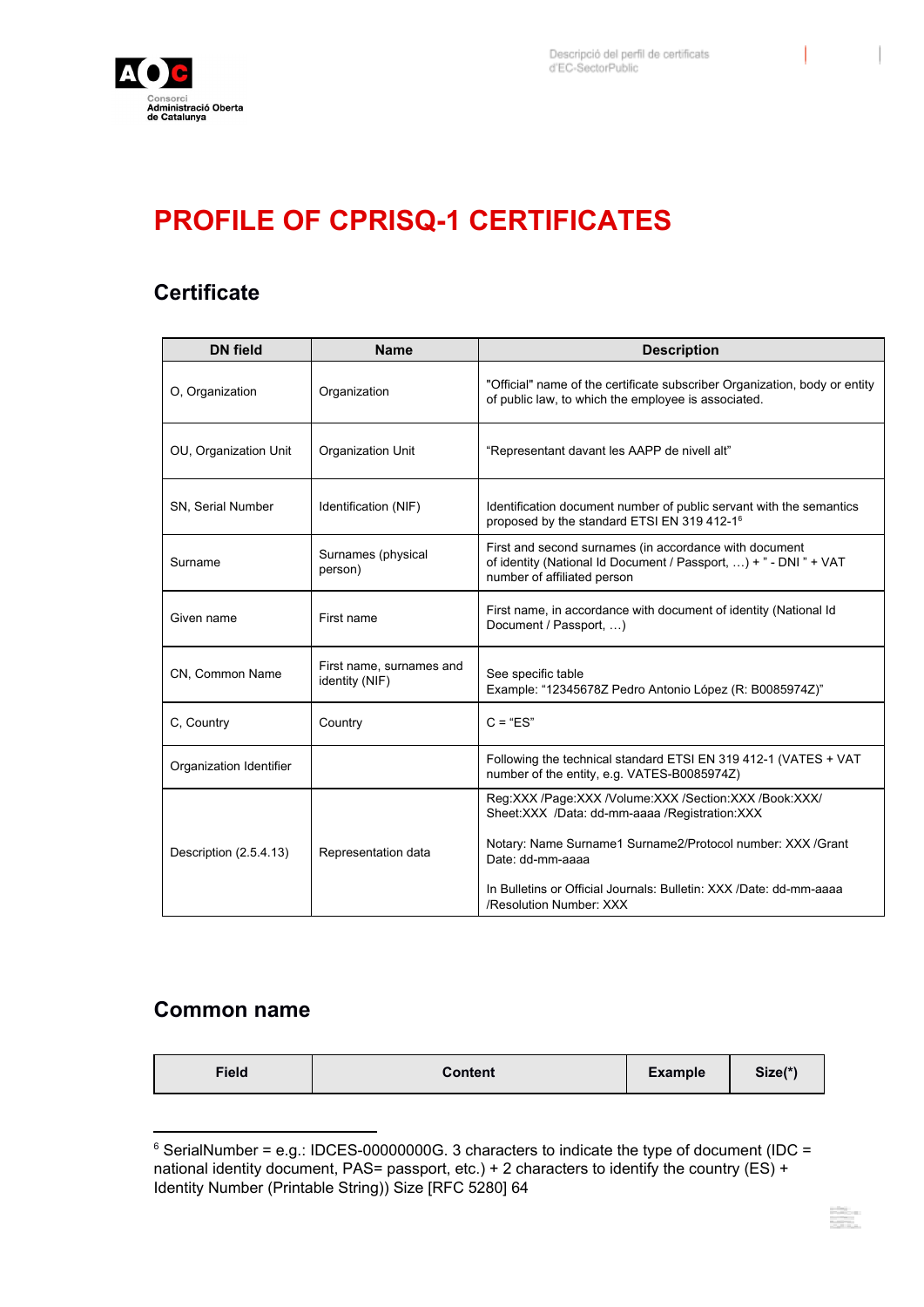

| <b>NIF</b>                       | Identification number (National Id Document/National<br>Id for Foreigners) | 12345678Z     | 10 |
|----------------------------------|----------------------------------------------------------------------------|---------------|----|
| Name                             | According to identification document                                       | Pedro Antonio |    |
| Surname 1                        | According to identification document                                       | López         |    |
| Literal                          | (R)                                                                        |               | 4  |
| NIF of the represented<br>entity | VAT number of the represented entity, according to<br>the official records | Q0085974Z     | 9  |
| Literal                          |                                                                            |               | 2  |

<span id="page-29-0"></span>(\*) counting blank spaces afterwards

#### **extensions**

| extension                               | Critical       | <b>Values</b>                                                                                                                                                                                                                                                                                                                                                                                                                                                                                                                          |
|-----------------------------------------|----------------|----------------------------------------------------------------------------------------------------------------------------------------------------------------------------------------------------------------------------------------------------------------------------------------------------------------------------------------------------------------------------------------------------------------------------------------------------------------------------------------------------------------------------------------|
| X509v3 Basic Constraints                | Yes            | <b>CA:FALSE</b>                                                                                                                                                                                                                                                                                                                                                                                                                                                                                                                        |
| X509v3 Subject Key Identifier           | $\overline{a}$ | <public certificate,="" from="" hash="" id="" in<br="" key="" obtained="" of="" public="" the="">question&gt;</public>                                                                                                                                                                                                                                                                                                                                                                                                                 |
| X509v3 Authority Key Identifier         |                | <public ca="" certificate,="" from="" hash="" id="" key="" obtained="" of="" public<br="" the="">key in question&gt;</public>                                                                                                                                                                                                                                                                                                                                                                                                          |
| X509v3 Authority Information Access     |                | Access Method: Id-ad-ocsp<br>Access Location: < URI to access the OCSP service ><br>Access Method: Id-ad-calssuers<br>Access Location: < URI of the certificate of the issuer EC >                                                                                                                                                                                                                                                                                                                                                     |
| X509v3 CRL Distribution Points          | $\overline{a}$ | http://epscd.catcert.net/crl/ec-sectorpublic.crl                                                                                                                                                                                                                                                                                                                                                                                                                                                                                       |
| X509v3 Certificate Policies             |                | <oid certificate="" certification="" corresponding="" of="" policy="" the="" to=""><br/>1.3.6.1.4.1.15096.1.3.2.8.1.1<br/><uri dpc="" of="" the=""><br/>User Notice: "Certificat electrònic de representant davant les AAPP de<br/>nivell alt. Adreça i NIF del prestador: Via Laietana 26 08003 Barcelona<br/>Q0801175A<br/><oid certificate="" for="" legal="" of="" person="" representative=""> 2.16.724.1.3.5.8.<br/><oid certification="" etsi="" of="" policy="" qcp-n-qscd="" the=""> 0.4.0.194112.1.2</oid></oid></uri></oid> |
| <b>Qualified Certificate Statements</b> | Yes            | Id-etsi- qcs-QcCompliance 0.4.0.1862.1.1<br>Id-etsi- qcs-QcRetentionPeriod 0.4.0.1862.1.3: 15 years<br>Id-etsi- qcs-QcSSCD 0.4.0.1862.1.4<br>Id-etsi- qcs-QcPDS 0.4.0.1862.1.5: https://www.aoc.cat/catcert/pds_en<br>Id-etsi- qcs-QcType-esign 0.4.0.1862.1.6.1                                                                                                                                                                                                                                                                       |
| X509v3 Key Usage                        | <b>Yes</b>     | <b>Digital Signature</b><br><b>Content Commitment</b><br>Key encipherment                                                                                                                                                                                                                                                                                                                                                                                                                                                              |
| X509v3 Extended Key Usage               |                | Email protection<br><b>Client Authentication</b><br>SmartCardLogon                                                                                                                                                                                                                                                                                                                                                                                                                                                                     |

1

IX.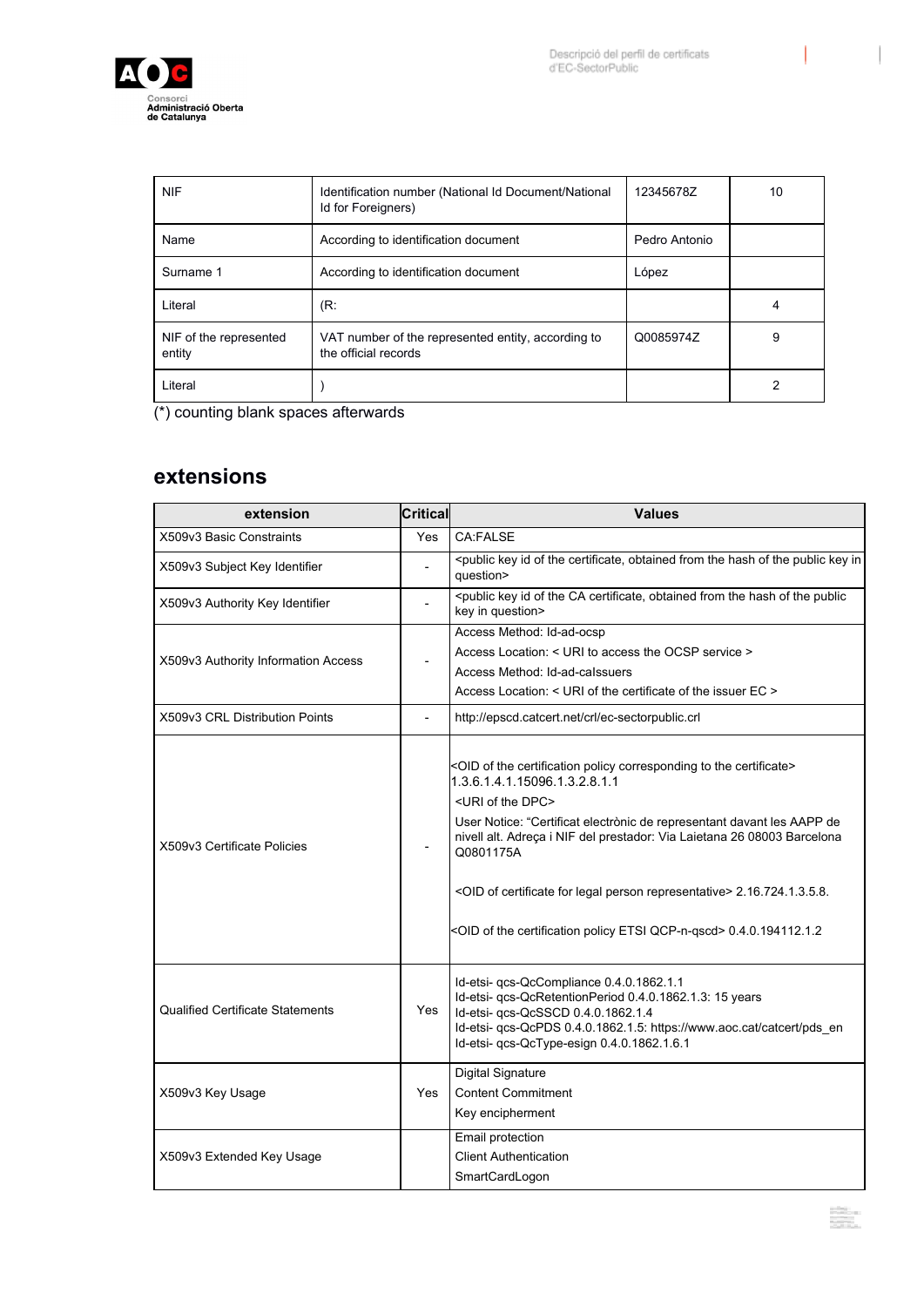

 $\begin{array}{c} \hline \end{array}$ 

| X509v3 Subiect Alternative Name | (optional for SMIME) rfc822Name: contact mail<br>(optional) otherName-userPrincipalName (UPN): Windows domain user of |
|---------------------------------|-----------------------------------------------------------------------------------------------------------------------|
|---------------------------------|-----------------------------------------------------------------------------------------------------------------------|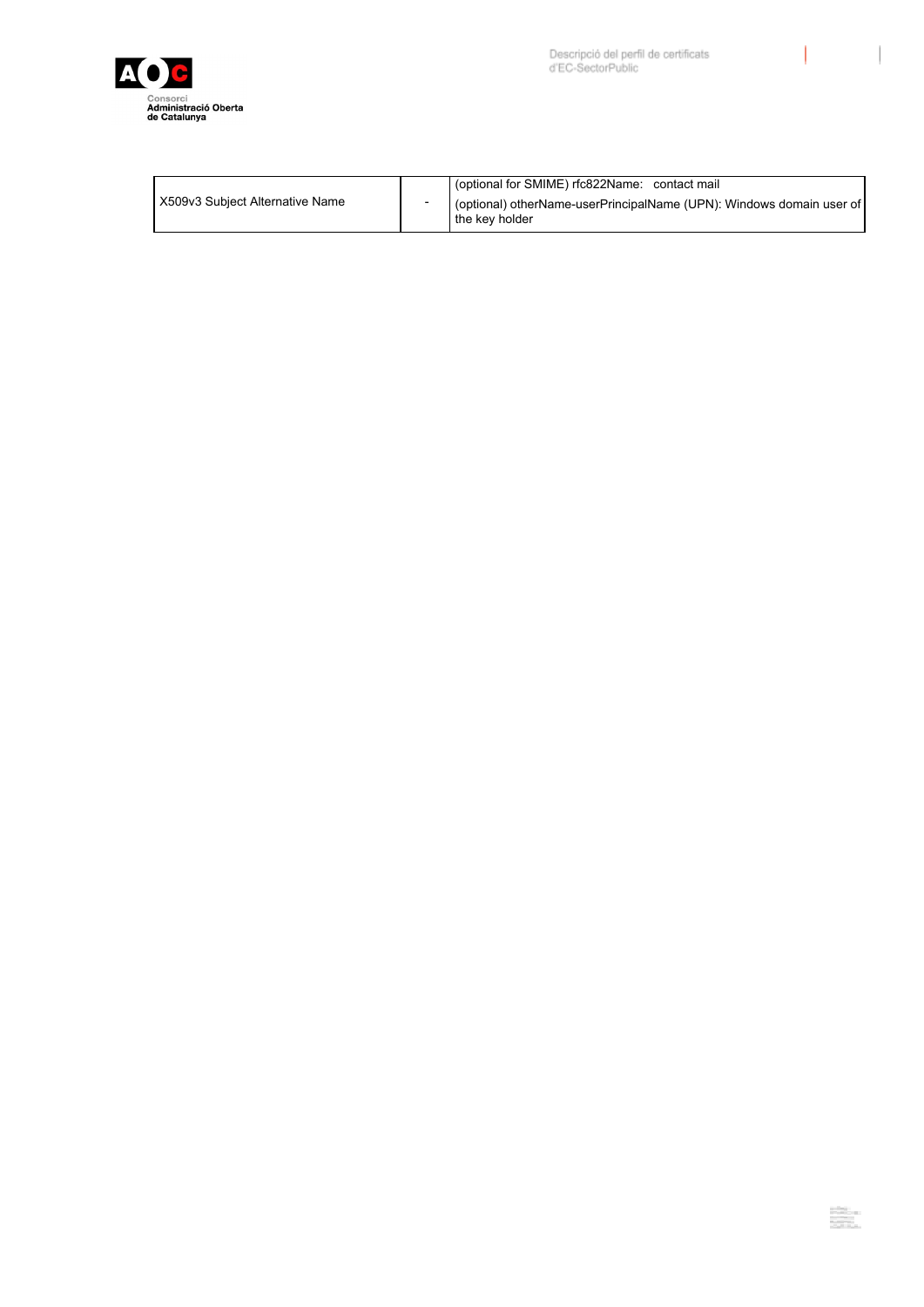

SH.

# <span id="page-31-1"></span><span id="page-31-0"></span>**PROFILE OF CPSQ-1 CERTIFICATES**

| <b>DN</b> field          | <b>Name</b>                                | <b>Description</b>                                                                                                                                                    |
|--------------------------|--------------------------------------------|-----------------------------------------------------------------------------------------------------------------------------------------------------------------------|
| O, Organization          | Organization                               | "Official" name of the certificate subscriber Organization, body or entity<br>of public law, to which the employee is associated.                                     |
| OU, Organization Unit    | Organization Unit                          | "Treballador públic de nivell alt de signatura"                                                                                                                       |
| Title (optional)         | Role/position                              | Should include the physical person position. That position associates<br>the person with the certificate subscriber administration, body of entity<br>of public law.  |
| <b>SN. Serial Number</b> | Identification (NIF)                       | Identification document number of public servant with the semantics<br>proposed by the standard ETSI EN 319 412-17                                                    |
| Surname                  | Surnames (physical<br>person)              | First and second surnames (in accordance with document<br>of identity (National Id Document / Passport, ) + " - DNI " + VAT<br>number of public servant               |
| Given name               | First name                                 | First name, in accordance with document of identity (National Id<br>Document / Passport, )                                                                            |
| CN, Common Name          | First name, surnames and<br>identity (NIF) | First name and two surnames as displayed on identification document<br>(National Id Document/ Passport, ) + " - DNI" + VAT number of the<br>public servant + " (SIG)" |
| C. Country               | Country                                    | $C = "ES"$                                                                                                                                                            |
| Organization Identifier  |                                            | Following the technical standard ETSI EN 319 412-1 (VATES + VAT<br>number of the entity)                                                                              |

<span id="page-31-2"></span> $^7$  SerialNumber = e.g.: IDCES-0000000G. 3 characters to indicate the type of document (IDC = national identity document, PAS= passport, etc.) + 2 characters to identify the country (ES) + Identity Number (Printable String)) Size [RFC 5280] 64